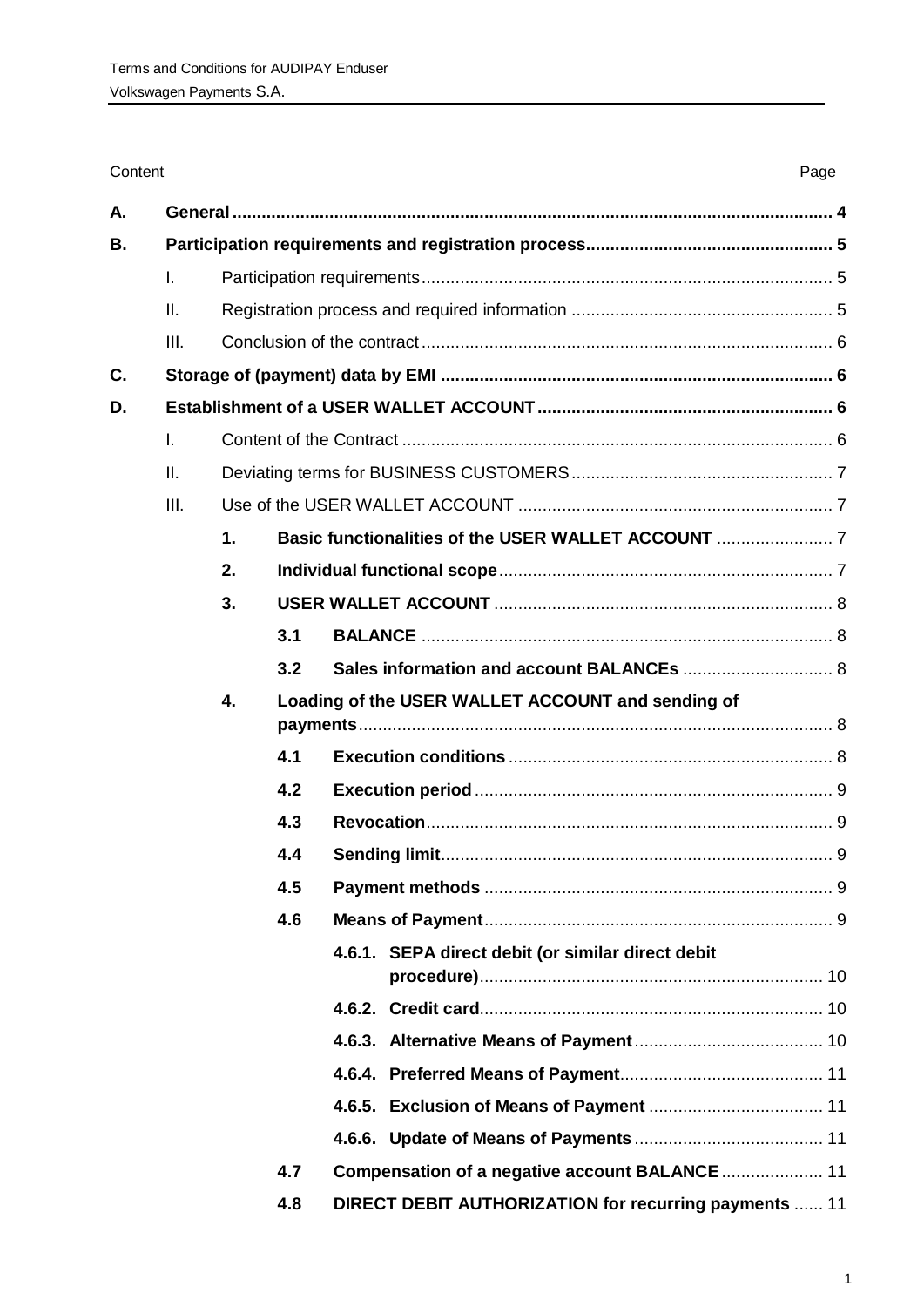|    |              |               | 4.9 |                                                                  |  |  |  |
|----|--------------|---------------|-----|------------------------------------------------------------------|--|--|--|
|    |              | 5.            |     |                                                                  |  |  |  |
|    |              |               | 5.1 |                                                                  |  |  |  |
|    |              |               | 5.2 |                                                                  |  |  |  |
|    |              | 6.            |     |                                                                  |  |  |  |
|    |              |               | 6.1 |                                                                  |  |  |  |
|    |              |               | 6.2 |                                                                  |  |  |  |
|    |              |               | 6.3 |                                                                  |  |  |  |
|    |              |               | 6.4 |                                                                  |  |  |  |
|    |              | 7.            |     |                                                                  |  |  |  |
|    |              | 8.            |     |                                                                  |  |  |  |
|    |              |               | 8.1 | Blocking at the request of the CUSTOMER  15                      |  |  |  |
|    |              |               | 8.2 |                                                                  |  |  |  |
|    |              | 9.            |     | Provisions for payment initiation services and account           |  |  |  |
|    |              |               | 9.1 |                                                                  |  |  |  |
|    |              |               | 9.2 |                                                                  |  |  |  |
| Ε. |              |               |     |                                                                  |  |  |  |
|    | $\mathsf{L}$ |               |     |                                                                  |  |  |  |
|    |              | $\mathbf 1$ . |     |                                                                  |  |  |  |
|    |              | 2.            |     | Obligation to inform about unauthorized or defective payments 17 |  |  |  |
|    | ΙΙ.          |               |     |                                                                  |  |  |  |
|    |              | 1.            |     |                                                                  |  |  |  |
|    |              | 2.            |     |                                                                  |  |  |  |
|    |              | 3.            |     |                                                                  |  |  |  |
|    |              | 4.            |     |                                                                  |  |  |  |
| F. |              |               |     |                                                                  |  |  |  |
|    | $\mathsf{L}$ |               |     |                                                                  |  |  |  |
|    | II.          |               |     |                                                                  |  |  |  |
|    | III.         |               |     |                                                                  |  |  |  |
|    | IV.          |               |     |                                                                  |  |  |  |
|    | V.           |               |     |                                                                  |  |  |  |
| G. |              |               |     |                                                                  |  |  |  |
| Η. |              |               |     |                                                                  |  |  |  |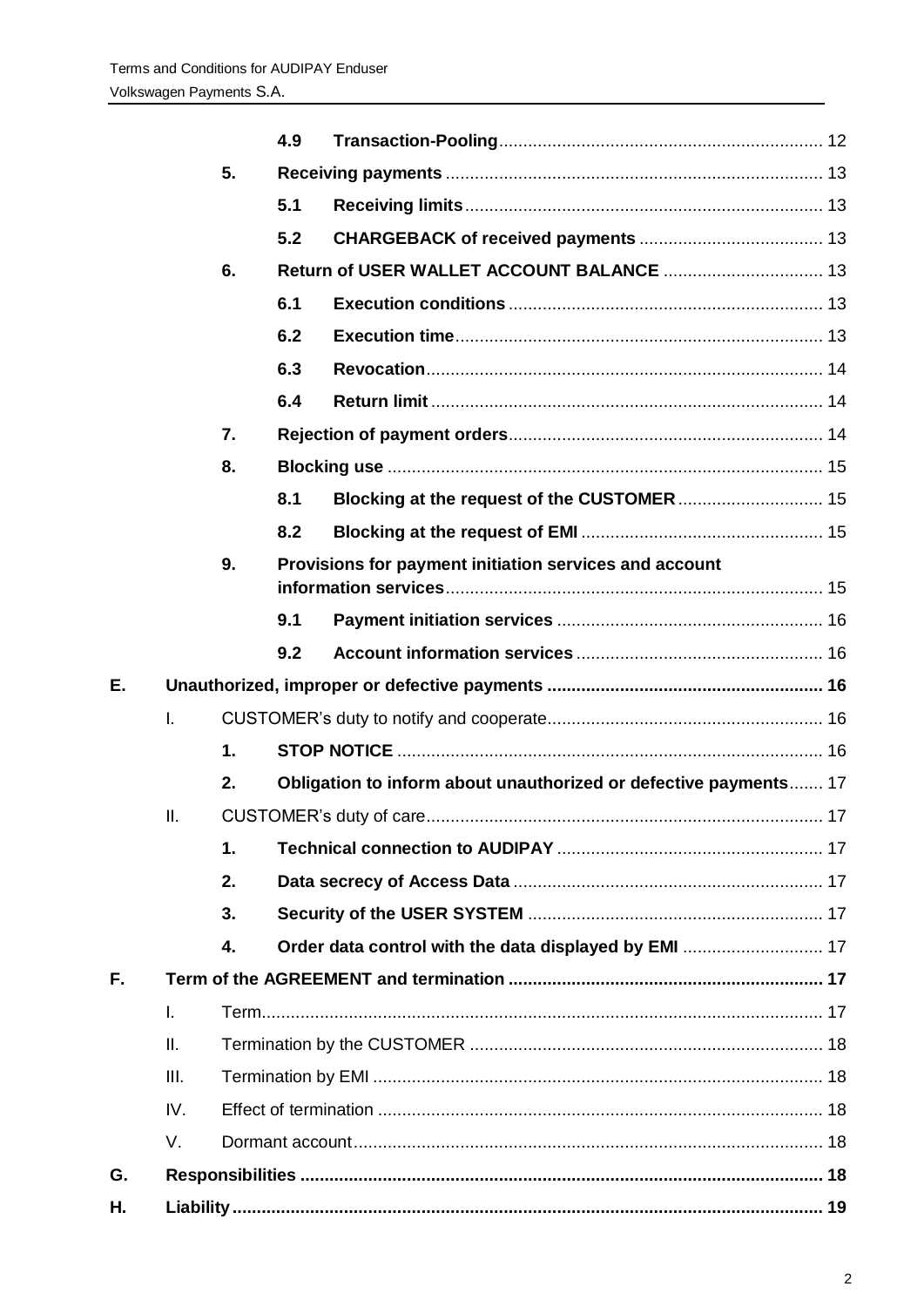|    | I.                                                               | Liability of the CUSTOMER for unauthorised/abusive payment transactions  19 |                                                                                                                                                                             |  |  |  |  |
|----|------------------------------------------------------------------|-----------------------------------------------------------------------------|-----------------------------------------------------------------------------------------------------------------------------------------------------------------------------|--|--|--|--|
|    | Ш.                                                               |                                                                             |                                                                                                                                                                             |  |  |  |  |
|    |                                                                  | 1.                                                                          | Refund for unauthorised payments from the USER WALLET                                                                                                                       |  |  |  |  |
|    |                                                                  | 2.                                                                          | Refund in case of non-execution, incorrect or delayed<br>execution of an authorised payment order of the CUSTOMER  19                                                       |  |  |  |  |
|    |                                                                  | 3.                                                                          |                                                                                                                                                                             |  |  |  |  |
|    |                                                                  | 4.                                                                          | Claims for damages by BUSINESS CUSTOMERS in the event of<br>non-execution of authorised payment orders, incorrect<br>execution of authorised payment orders or unauthorized |  |  |  |  |
|    |                                                                  | 5.                                                                          |                                                                                                                                                                             |  |  |  |  |
|    | III.                                                             |                                                                             |                                                                                                                                                                             |  |  |  |  |
| L  |                                                                  |                                                                             |                                                                                                                                                                             |  |  |  |  |
| J. | Data protection and consent to the transfer of CUSTOMER data  22 |                                                                             |                                                                                                                                                                             |  |  |  |  |
|    | I.                                                               |                                                                             |                                                                                                                                                                             |  |  |  |  |
|    | II.                                                              |                                                                             | Professional secrecy - consent to the transfer of CUSTOMER data  22                                                                                                         |  |  |  |  |
| Κ. |                                                                  |                                                                             |                                                                                                                                                                             |  |  |  |  |
| L. |                                                                  |                                                                             |                                                                                                                                                                             |  |  |  |  |
| М. |                                                                  |                                                                             |                                                                                                                                                                             |  |  |  |  |
| N. |                                                                  |                                                                             |                                                                                                                                                                             |  |  |  |  |
| Ο. |                                                                  |                                                                             |                                                                                                                                                                             |  |  |  |  |
| Ρ. |                                                                  |                                                                             |                                                                                                                                                                             |  |  |  |  |
| Q. |                                                                  |                                                                             |                                                                                                                                                                             |  |  |  |  |
| R. |                                                                  |                                                                             |                                                                                                                                                                             |  |  |  |  |
|    | I.                                                               |                                                                             |                                                                                                                                                                             |  |  |  |  |
|    | ΙΙ.                                                              |                                                                             |                                                                                                                                                                             |  |  |  |  |
| S. |                                                                  |                                                                             |                                                                                                                                                                             |  |  |  |  |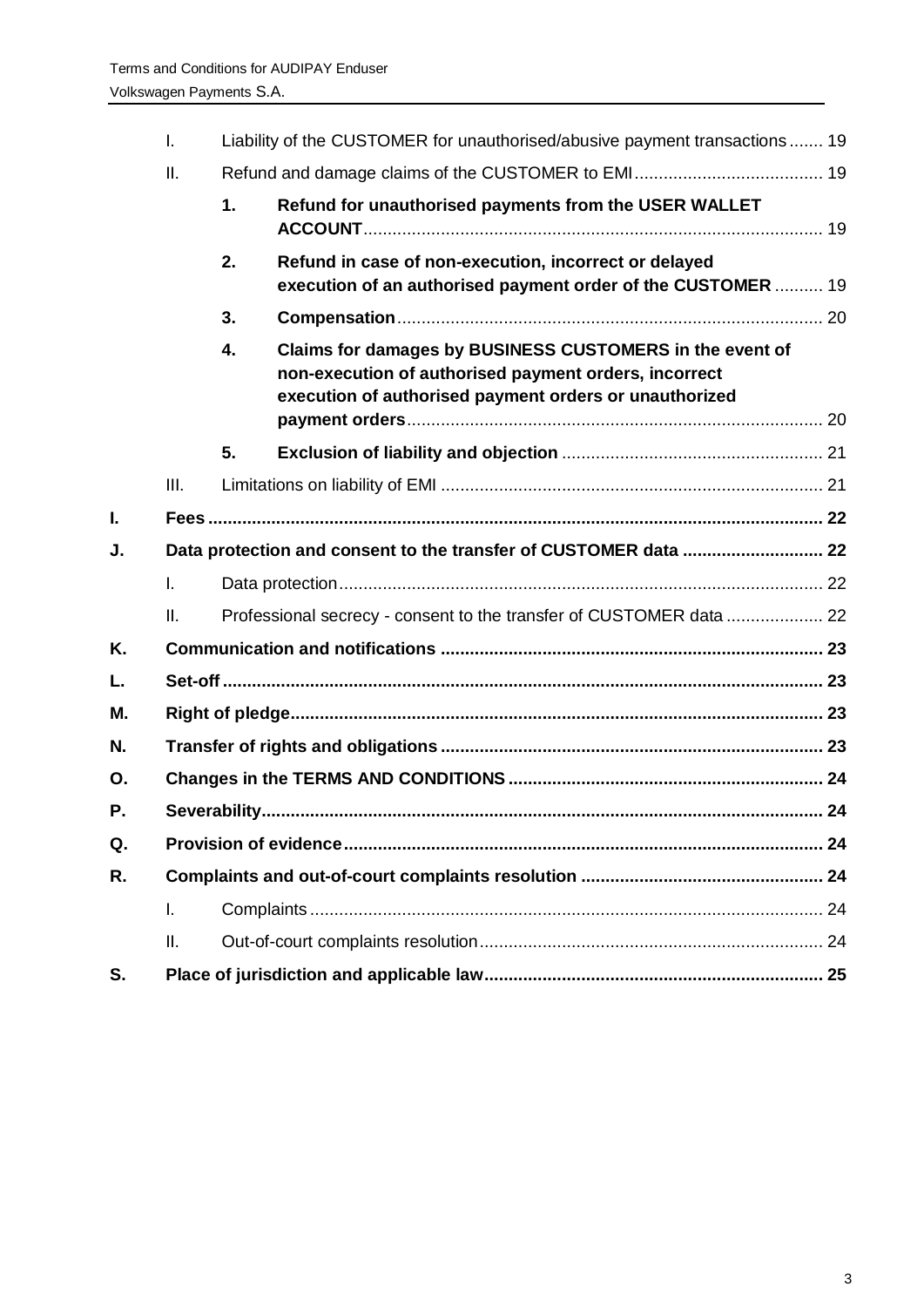## **A. General**

<span id="page-3-0"></span>The following terms and conditions ("**TERMS AND CONDITIONS**") govern the contractual relationship ("**AGREEMENT**") between

Volkswagen Payments S.A. ("**EMI**")

and participants that have registered with EMI and have been enabled by EMI ("**CUSTOMER/S**").

CUSTOMERS can purchase goods and services from participating merchants ("**ACCEPTANCE POINTS**") through digital marketplaces and pay by means of a payment solution ("**AUDIPAY**") governed by the present AGREEMENT. For this purpose, the operator of the marketplace ("**MARKETPLACE OPERATOR**") will provide the CUSTOMER with an online channel (e.g., website, mobile application). The MARKETPLACE OPER-ATOR can also offer goods and services to the CUSTOMER on the marketplace and in those circumstances functions as an Acceptance Point.

The CUSTOMER can use the services of EMI as follows:

- storage of its (payment) data with EMI for recurring use for future payment transactions (cf. Clause C) or;
- processing of payments through an e-money account ("**USER WALLET ACCOUNT**") that EMI will set up for the CUSTOMER (cf. Clause D).

In the first case, i.e. where the CUSTOMER stores its (payment) data with EMI for recurring use for future payment transactions, EMI exclusively provides data storage services to the CUSTOMER and no payment services or other financial services. In this case, EMI solely provides payment services to the participating ACCEPTANCE POINTS or MARKETPLACE OPERATORS acting as payees, i.e. as beneficiaries of the payments made by the CUSTOMER via its own third party service provider. As a result, the CUSTOMER will not be considered as a CUSTOMER of EMI with respect to payment services.

In the second case, EMI provides payment services to the CUSTOMER. The CUSTOMER has no legal claim to use the USER WALLET ACCOUNT. EMI reserves the right to initially enable the registration of a CUS-TOMER without establishing a USER WALLET ACCOUNT. If the USER WALLET ACCOUNT is subsequently established, the CUSTOMER may have to provide further information and EMI may have to perform a further assessment of the CUSTOMER.

After the activation of the USER WALLET ACCOUNT payments may still occur in accordance with Clause C, i.e. in this case the payment will not be processed through the USER WALLET ACCOUNT. As mentioned above, EMI does not provide payment services to the CUSTOMER in such case, but solely to the participating ACCEPTANCE POINTS or MARKETPLACE OPERATORS as payees.

If persons have not registered with EMI to store their data or process payments through a USER WALLET ACCOUNT ("**GUEST PAYER/S**") no contractual relationship arises between EMI and the GUEST PAYER. In these cases EMI acts solely as a service provider to the relevant payee (similarly to the case where the CUSTOMER only stores its payment data with EMI). The GUEST PAYER is therefore not a CUSTOMER of EMI. This also applies if the GUEST PAYER registers with the MARKETPLACE OPERATOR or the Acceptance Point and saves with these its data for future payments.

By registering with EMI, the CUSTOMER accepts the present TERMS AND CONDITIONS. If the CUSTOMER does not agree to these TERMS AND CONDITIONS, it cannot use the data storage or payment services of EMI.

The TERMS AND CONDITIONS and all legal provisions or information relating to AUDIPAY will be provided to the CUSTOMER before the conclusion of the AGREEMENT and can also be found here: https://www.wallet.volkswagenpayments.com/audipay-consumer-t&cs.

Specific provisions set forth in ANNEX A are applicable in case the CUSTOMER is domiciled in specific countries and, in case of any conflict with the present TERMS AND CONDITIONS, shall prevail over the TERMS AND CONDITIONS.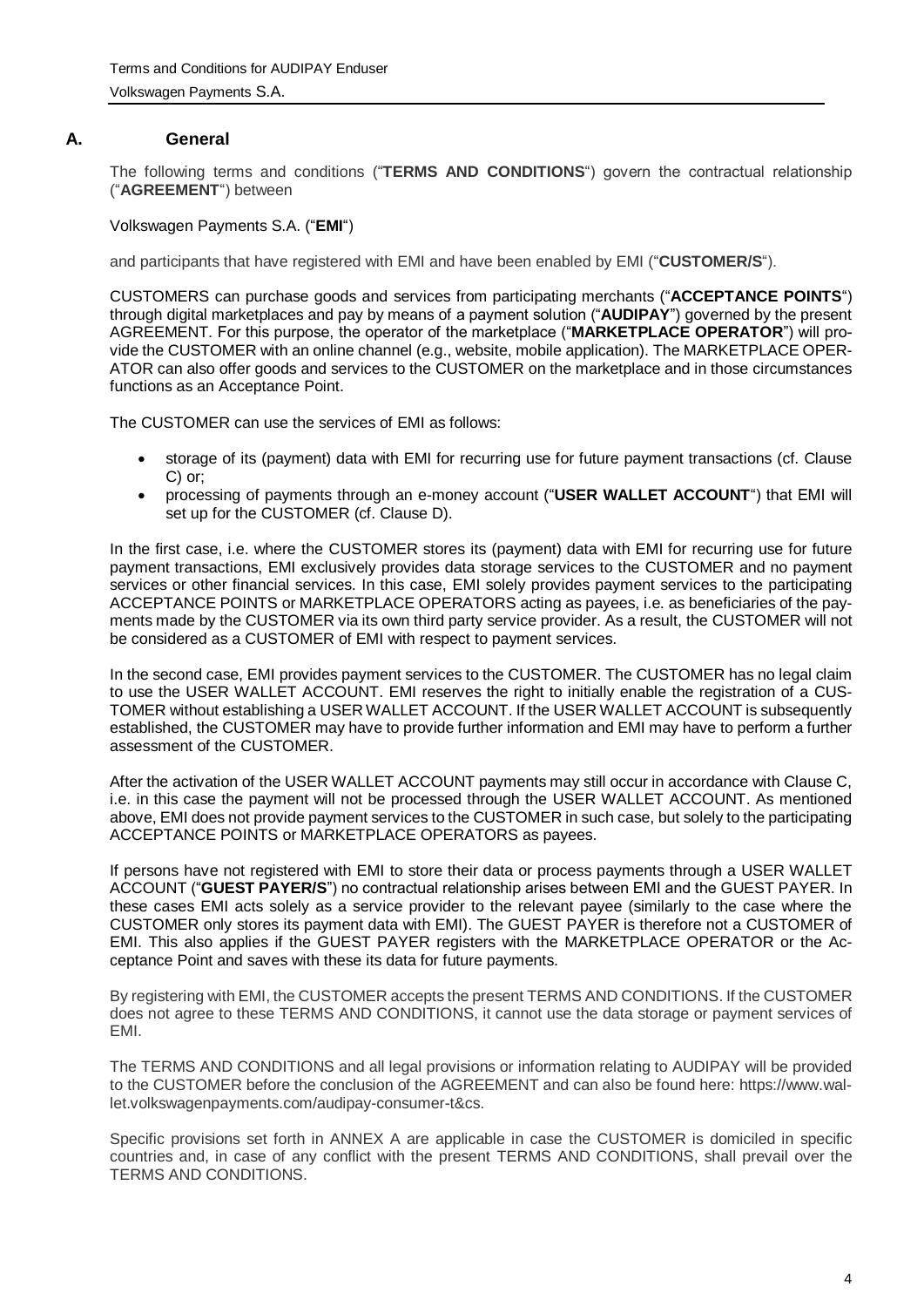# **B. Participation requirements and registration process**

<span id="page-4-0"></span>In order to use AUDIPAY, the CUSTOMER must complete the registration process and fulfil the following conditions for participation.

## <span id="page-4-1"></span>**I. Participation requirements**

CUSTOMERS can use AUDIPAY either for private purposes ("**PRIVATE CUSTOMERS**") or for business purposes, i.e. in carrying out predominantly their commercial or self-employed work ("**BUSINESS CUSTOM-ERS**").

A Private CUSTOMER must have legal capacity and be a natural person.

A Business CUSTOMER must be a natural or a legal person or an incorporated partnership and have all necessary licenses for its business. If a Business CUSTOMER is a natural person, it must have legal capacity.

In addition a CUSTOMER can only participate in AUDIPAY if it has agreed to these TERMS AND CONDI-TIONS, successfully completed the registration process for the participation in AUDIPAY and has been authorised by EMI to participate in AUDIPAY.

The privacy policy of EMI applies to both GUEST PAYERS and CUSTOMERS. The privacy policy of EMI is accessible via the following link: https://www.wallet.volkswagenpayments.com/audipay-consumer-pn.

AUDIPAY can only be used for one's own account. Any use of AUDIPAY by another person is prohibited. The CUSTOMER confirms that it acts on its own account. Should this condition be breached, the use of the AUDIPAY is not permitted.

#### <span id="page-4-2"></span>**II. Registration process and required information**

The CUSTOMER can register for AUDIPAY via the user interface of EMI or via the user interface of a MAR-KETPLACE OPERATOR or, if applicable, an Acceptance Point.

If a CUSTOMER is already registered with a MARKETPLACE OPERATOR, EMI can use the data stored with the MARKETPLACE OPERATOR for the registration with EMI. This applies in particular to the e-mail address and password (together "**ACCESS DATA**"). The CUSTOMER will be informed accordingly in the course of the registration process.

EMI can determine that the CUSTOMER can only log into AUDIPAY with the Access Data it provided for the marketplace.

During the registration a personal profile of the CUSTOMER will be established ("**CUSTOMER ACCOUNT**") in which the CUSTOMER can deposit and manage its (Access) Data and Means of Payment (as defined below in Clause D.III.4.6). The establishment of a CUSTOMER ACCOUNT does not imply the establishment of a USER WALLET ACCOUNT.

Natural persons must provide any information specified as necessary during the registration. This includes information regarding their first name, surname and birth name, place of birth, date of birth, nationality, permanent residential address, telephone number and, if applicable, e-mail address. Furthermore it is mandatory to confirm that the CUSTOMER is acting on its own account.

Legal persons or partnerships must at the very least provide information regarding their company's name or designation, country of incorporation, address of their registered office and, if applicable, all other offices, business e-mail address, legal form, registration number as well as names, addresses, nationality, place of birth, date of birth and, if applicable, e-mail addresses of members of the representative body and legal representatives and any ultimate beneficial owners.

In addition, CUSTOMERS will add Means of Payment as part of their registration. The added Means of Payment can be verified by EMI (cf. Clause D.III.2.).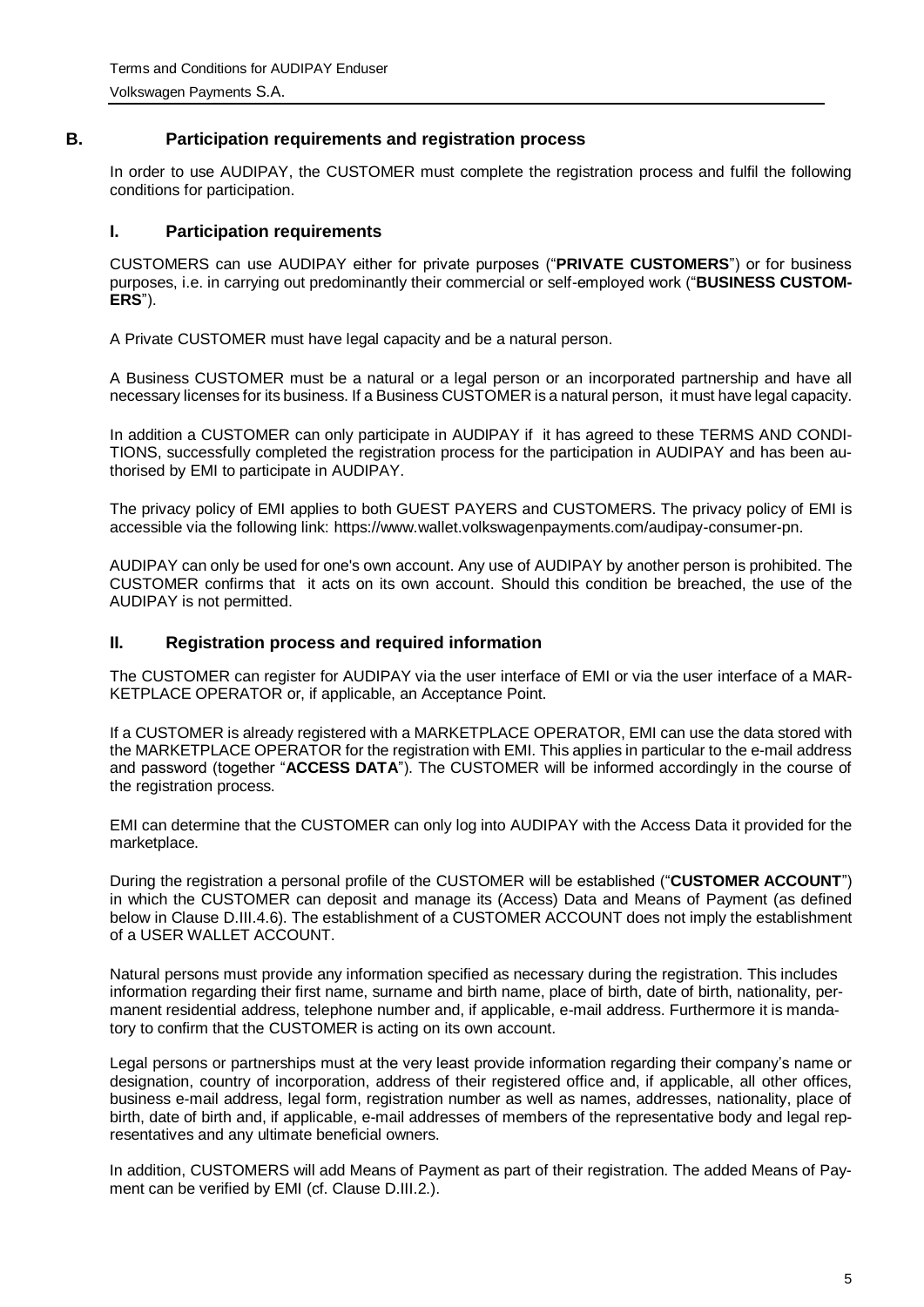EMI reserves the right to demand additional information and documents at any time for the identification and verification of the CUSTOMER's identity and the source and origin of the funds, which is necessary in particular for compliance with anti-money-laundering restrictions in relation to the use of AUDIPAY. The CUSTOM-ERS must immediately provide such information and documents to EMI.

In the course of the registration the CUSTOMER must provide true, complete and accurate information and must not use any information or data for which it has no authorisation.

If the information provided by the CUSTOMER as part of the registration process changes, it must inform EMI without undue delay by updating the relevant data via a user interface. If necessary, the CUSTOMER will provide evidence of the updated data with appropriate documents.

### <span id="page-5-0"></span>**III. Conclusion of the contract**

The AGREEMENT for the use of AUDIPAY between the CUSTOMER and EMI will come into effect upon the CUSTOMER's registration with EMI, following the successful completion of the registration process for AU-DIPAY and EMI thereby accepting the offer of the CUSTOMER to enter into the AGREEMENT. No right or claim to conclude this AGREEMENT and participate in AUDIPAY exists.

#### <span id="page-5-1"></span>**C. Storage of (payment) data by EMI**

The CUSTOMER's (payment) data will be stored upon registration notwithstanding that EMI has not activated the USER WALLET ACCOUNT for use and does not provide payment services to the CUSTOMER. CUS-TOMERS thus do not have to re-enter their (payment) data each time they make payments in favour of AC-CEPTANCE POINTS or MARKETPLACE OPERATORS serviced by EMI as payees.

After the activation of the USER WALLET ACCOUNT as described in Clause D payments can still be processed without the involvement of the USER WALLET ACCOUNT (for example because the MARKETPLACE OPERATOR does not accept E-money as means of payment). In such cases, EMI will not provide payment services, but only data storage services to the CUSTOMER.

The requirements for the storage and transmission of (payment) data to MARKETPLACE OPERATORS and ACCEPTANCE POINTS are governed by Clause J. Further information regarding data protection and corresponding CUSTOMER rights can be found in the privacy policy.

#### <span id="page-5-2"></span>**D. Establishment of a USER WALLET ACCOUNT**

Insofar as EMI has activated the USER WALLET ACCOUNT for use, the CUSTOMER can use AUDIPAY as set out below in this Clause D.

#### <span id="page-5-3"></span>**I. Content of the Contract**

The payment solution, AUDIPAY, enables CUSTOMERS to send or to receive electronic money ("**E-MONEY**") within the meaning of Directive 2009/110/EC (E-Money Directive) and the amended law dated 10 November 2009 on payment services ("**LAW OF 2009**"). The E-MONEY to be issued by EMI will consist in monetary units issued in exchange for bank money and useable for payments. E-MONEY can be converted back into bank money at any time. EMI does not pay any interest on an E-MONEY balance ("**BALANCE**") because such BALANCE is E-MONEY and not a bank deposit. Due to being E-MONEY, a BALANCE is also not subject to the statutory deposit protection.

EMI will provide the CUSTOMER with a USER WALLET ACCOUNT when using AUDIPAY to which the E-MONEY issued by EMI can be credited. Through myAudi or the respective website or app of a MARKET-PLACE OPERATOR or Acceptance Point with integrated payment functions (together "**USER INTERFACE**"), the CUSTOMER can make E-MONEY payments to ACCEPTANCE POINTS or MARKETPLACE OPERA-TORS and, insofar as such functionality is enabled for the relevant marketplace, other users ("**OTHER US-ERS**") (ACCEPTANCE POINTS, MARKETPLACE OPERATORS and OTHER USERS are also referred to together as "**PAYMENT RECIPIENTS**"). The PAYMENT RECIPIENTS also have an E-MONEY account with EMI ("**WALLET ACCOUNT OF THE PAYMENT RECIPIENT**"). In addition, CUSTOMERS may receive E-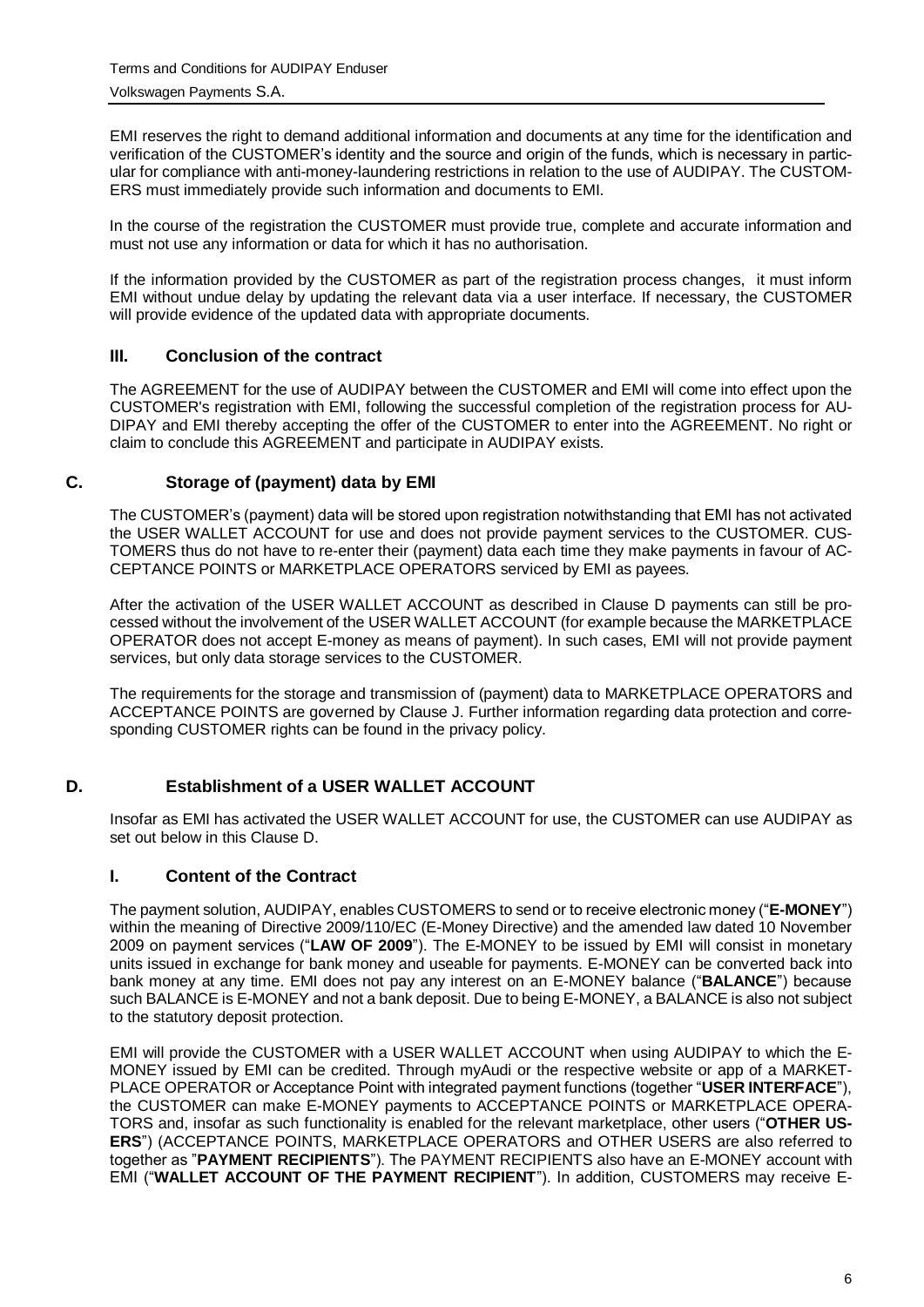MONEY payments made by ACCEPTANCE POINTS or MARKETPLACE OPERATORS and, insofar as such functionality is enabled for the relevant marketplace, OTHER USERS via AUDIPAY.

The role of EMI is limited to enabling CUSTOMERS to send and receive payments via AUDIPAY. EMI is not involved in the legal transaction underlying the payments. In particular, EMI is not responsible for the products and services that the CUSTOMERS purchase from the ACCEPTANCE POINTS or MARKETPLACE OPER-ATORS by using AUDIPAY.

# <span id="page-6-0"></span>**II. Deviating terms for BUSINESS CUSTOMERS**

If the CUSTOMER is not a consumer (i.e. not a natural person that uses AUDIPAY for a purpose that cannot be attributed to a business or professional activity), the CUSTOMER agrees that in accordance with Articles 38 and 61 of Directive (EU) 2015/2366, the provisions of Title III, Article 62 Paragraph 1, Article 64 Paragraph 3, Articles 72, 74, 76, 77, 80 and 89 of this Directive as transposed in the respective Luxembourg transposition law(s) are not applicable and that a term other than that provided in Article 71 of this directive as transposed in the respective Luxembourg transposition law(s) applies. BUSINESS CUSTOMERS (cf. Clause B.I.) are not consumers and as such agree that the above-mentioned provisions do not apply. As regards the scope of these Articles the rules and regulations as laid down in these TERMS AND CONDITIONS apply exclusively instead.

# <span id="page-6-1"></span>**III. Use of the USER WALLET ACCOUNT**

# <span id="page-6-2"></span>**1. Basic functionalities of the USER WALLET ACCOUNT**

The possible functionalities of the USER WALLET ACCOUNT are set out below.

- sending E-MONEY payments to ACCEPTANCE POINTS or MARKETPLACE OPERATORS (cf. Clause [D.III.4\)](#page-7-3),

- receiving E-MONEY payments from ACCEPTANCE POINTS or MARKETPLACE OPERATORS (cf. Clause D.III.5),
- return of BALANCEs (cf. Clause D.III.6).

If supported by AUDIPAY the CUSTOMER can manually load its USER WALLET ACCOUNT (cf. Clause D.III.4) or send E-MONEY payments to OTHER USERS or receive E-MONEY payments from OTHER US-ERS.

The CUSTOMER can make payments via AUDIPAY to ACCEPTANCE POINTS, MARKETPLACE OPERA-TORS or OTHER USERS or receive such payments respectively in E-MONEY only. Payment amounts are transferred in E-MONEY between the USER WALLET ACCOUNT and the WALLET ACCOUNT OF THE PAYMENT RECIPIENT accordingly. The CUSTOMER can at any time request the transfer of its BALANCE to a reference account ("**BANK ACCOUNT**"). Legally, this constitutes a return of the E-MONEY.

#### <span id="page-6-3"></span>**2. Individual functional scope**

The individual functional scope of the USER WALLET ACCOUNT depends on the information and documents EMI has about the CUSTOMER. The functional scope available can be viewed on the CUSTOMER AC-COUNT.

After a complete legitimacy check of the CUSTOMER's data an unlimited use of AUDIPAY is possible.

The available functional scope of a USER WALLET ACCOUNT can be subject to limitations depending on the residential or business address or the location from which the CUSTOMER accesses AUDIPAY as well as other characteristics of the CUSTOMER.

If a full legitimacy check has not been completed the CUSTOMER can only use AUDIPAY within certain sending, receiving and re-exchange limitations (cf. Clause D.III.4.4, D.III.5.1 and D.III.6.4).

If the CUSTOMER has specified certain Means of Payment in its CUSTOMER ACCOUNT, in case of a payment, the USER WALLET ACCOUNT will be debited and recharged simultaneously and automatically with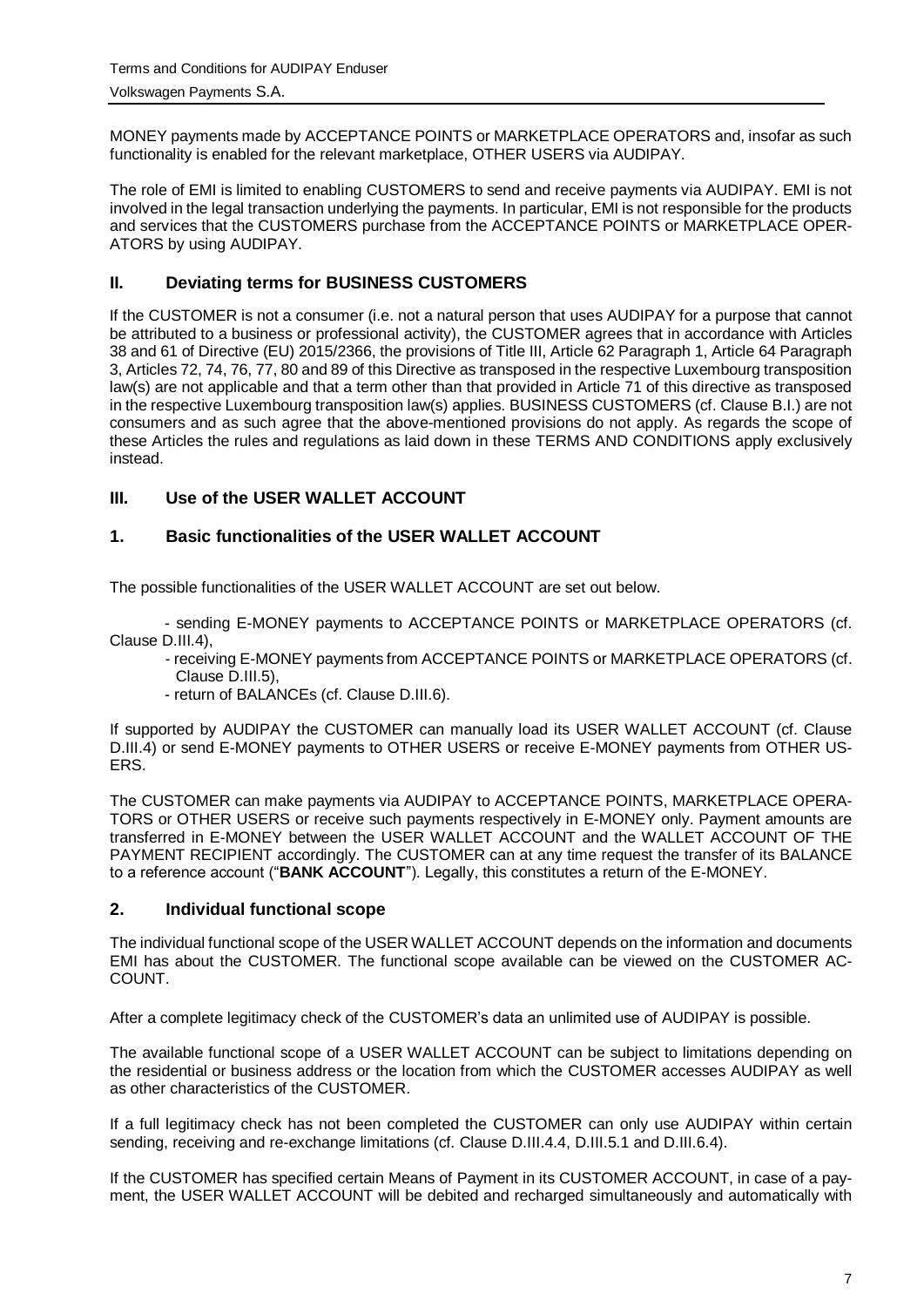the (remaining) payable amount from the specified Means of Payment. Hence the CUSTOMER does not generally rely on a sufficient coverage of its USER WALLET ACCOUNT. The CUSTOMER can also specify multiple Means of Payment.

To ensure that the CUSTOMER is the owner of the Means of Payment, EMI can, if necessary, verify the Means of Payment (in case of a BANK ACCOUNT or a credit card as Means of Payment). For this purpose, in case of a BANK ACCOUNT as Means of Payment a small amount (e.g. EUR 0,01) is credited to that BANK ACCOUNT. In case of such credit, a verification code will be sent with the reason for payment which the CUSTOMER has to enter into during the verification process to complete the verification of the BANK AC-COUNT. In case of a credit card as Means of Payment the verification can be achieved according to the requirements of the respective credit card organization (e.g. through 3D Secure).

If the CUSTOMER has specified a Means of Payment without a verification the functional scope of the USER WALLET ACCOUNT will be limited (cf. Clauses D.III.4.4, D.III.5.1, D.III.6.4).

If the CUSTOMER has not specified Means of Payment in the CUSTOMER ACCOUNT, the functional scope of the USER WALLET ACCOUNT available will be further limited. Among other things, the CUSTOMER will not be able to use the functionality of transaction pooling (cf. Clause [D.III.4.9\)](#page-11-0).

# <span id="page-7-0"></span>**3. USER WALLET ACCOUNT**

#### <span id="page-7-1"></span>**3.1 BALANCE**

EMI does not pay any interest on a USER WALLET ACCOUNT BALANCE because such BALANCE is E-MONEY and not a bank deposit. Due to being E-MONEY, a BALANCE is also not subject to the statutory deposit protection.

#### <span id="page-7-2"></span>**3.2 Sales information and account BALANCEs**

The CUSTOMER can at any time view a summary of its account activities via a USER INTERFACE.

The CUSTOMER can download and save its account statements at least once a month via a USER INTER-FACE.

EMI will keep records of all transactions and data regarding the USER WALLET ACCOUNT for the statutory limitation period. EMI ensures that they are available online for a period of 24 months.

#### <span id="page-7-3"></span>**4. Loading of the USER WALLET ACCOUNT and sending of payments**

If a CUSTOMER loads its USER WALLET ACCOUNT (manually) or makes a payment with AUDIPAY to a Payment Recipient it thereby issues a payment order to EMI to credit the amount ordered to its own USER WALLET ACCOUNT or respectively the WALLET ACCOUNT OF THE PAYMENT RECIPIENT.

#### <span id="page-7-4"></span>**4.1 Execution conditions**

The execution conditions below apply to the manual loading of credit to the USER WALLET ACCOUNT and the payment to a Payment Recipient. The CUSTOMER:

- has successfully signed in by entering the Access Data,
- has filled in all the mandatory fields for the payment order,<br>• has provided the necessary information regarding the Mea
- has provided the necessary information regarding the Means of Payment to be used which provides for sufficient coverage,
- has provided the necessary information on the Payment Recipient, e.g. user name, contact data or account data ("**CUSTOMER ID**"); EMI is entitled to fulfill the payment order exclusively based on the CUSTOMER ID specified by the CUSTOMER (the CUSTOMER ID is the unique identifier within the meaning of the LAW OF 2009),
- has instructed EMI to execute the payment by confirming the payment order (e.g. by clicking on a button) or by means of a recurring direct debit authorization (cf. Clause D.III.4.8) or by any other means agreed with EMI.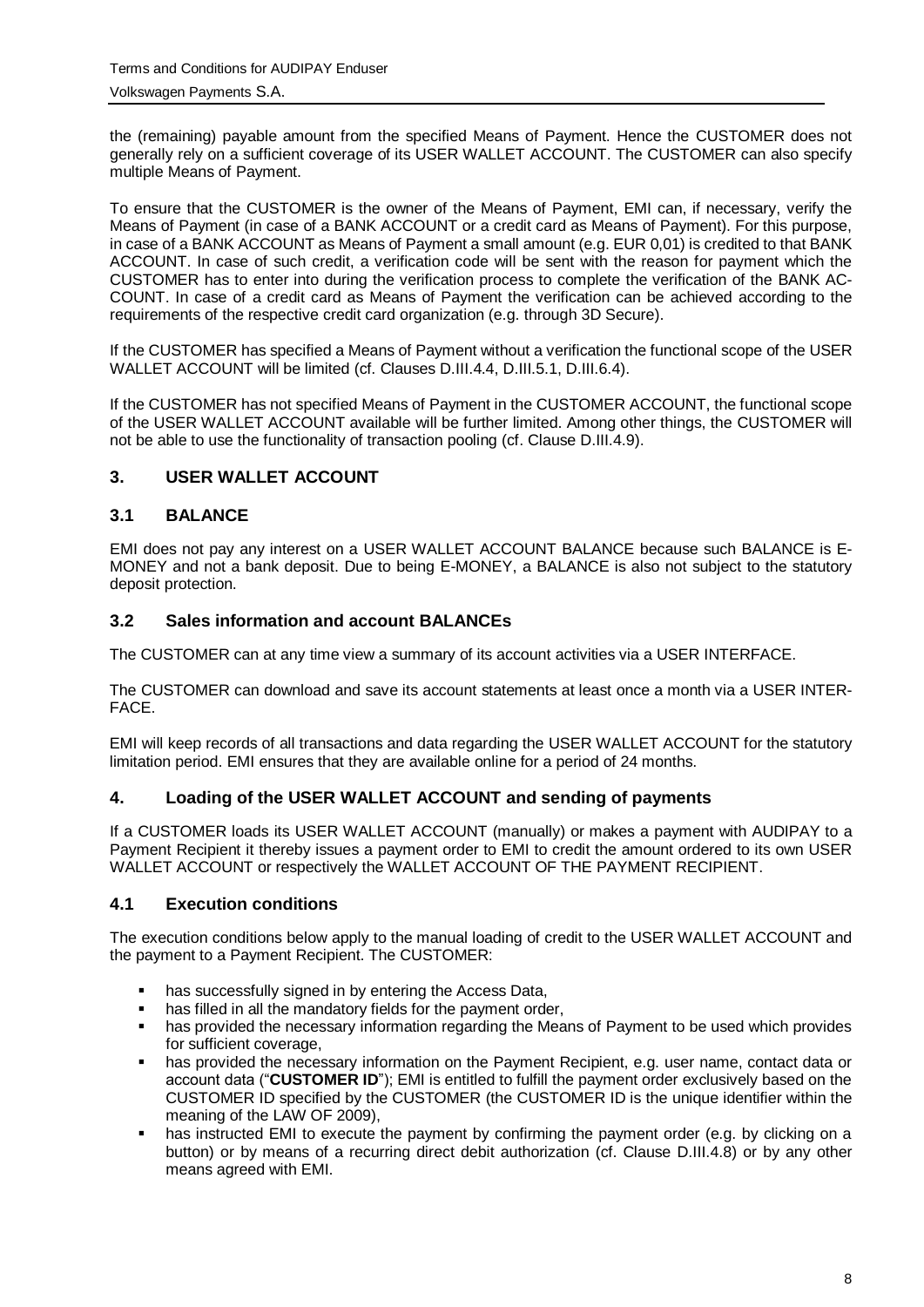# <span id="page-8-0"></span>**4.2 Execution period**

A payment order is executed immediately, i.e. the amount ordered will be debited directly from the USER WALLET ACCOUNT and credited to the WALLET ACCOUNT OF THE PAYMENT RECIPIENT respectively. The amount of the payment transaction will be available for the Payment Recipient immediately after it was credited to the WALLET ACCOUNT OF THE PAYMENT RECIPIENT.

# <span id="page-8-1"></span>**4.3 Revocation**

A CUSTOMER cannot revoke a payment order after it has been received by EMI. A payment order is received upon a successful transmission via a USER INTERFACE. The foregoing will not apply if a CUSTOMER has instructed EMI by means of a direct debit authorization (cf. Clause D.III.4.8) to recurringly withdraw E-MONEY from its USER WALLET ACCOUNT. In this case the CUSTOMER can revoke the payment order until close of the business day before the agreed due date. "**BUSINESS DAY**" shall mean any day other than a Saturday or Sunday on which (i) TARGET2 is operating and (ii) banks in Luxembourg are generally open for business. If the payment transaction was initiated by a payment initiation service provider the CUSTOMER cannot revoke the payment order after it has agreed to the initiation of the payment order.

# <span id="page-8-2"></span>**4.4 Sending limit**

Depending for example on the legitimacy check of the CUSTOMER, there can be a periodic (e.g. monthly or annual) transfer limit for the USER WALLET ACCOUNT for statutory reasons or for reasons of risk management with the purpose of minimising the non-payment risk.

Apart from these transfer limits, it is generally possible to send unlimited E-MONEY payments. However this requires a full legitimacy check of the CUSTOMER to be executed by EMI since EMI is legally obliged to identify the CUSTOMER and, if applicable, verify its identity and source/origin of funds. EMI will inform the CUSTOMER on the information and documents required for the legitimacy check.

# <span id="page-8-3"></span>**4.5 Payment methods**

The CUSTOMER has to specify a Means of Payment as a source for funding its USER WALLET ACCOUNT. In this regard, the CUSTOMER authorizes EMI to debit such Means of Payment if it wants to make a payment to a Payment Recipient with AUDIPAY or recharge the USER WALLET ACCOUNT. EMI issues E-MONEY in the same amount to the CUSTOMER and initially always credits the amount to the CUSTOMER's USER WALLET ACCOUNT in accordance with the CUSTOMER's instruction. In the case of a payment to a Payment Recipient, the CUSTOMER instructs EMI to transfer E-MONEY from the USER WALLET ACCOUNT to the WALLET ACCOUNT OF THE PAYMENT RECIPIENT.

If multiple Means of Payment have been specified in relation to the CUSTOMER ACCOUNT, EMI will use the available Means of Payment in the following order:

- 1. E-MONEY BALANCE available on the USER WALLET ACCOUNT,
- 2. BANK ACCOUNT (SEPA direct debit or similar direct debit procedure),
- 3. Credit card,
- 4. Alternative Means of Payment, if applicable.

EMI can change this order at any time.

If the CUSTOMER has sufficient BALANCE on its USER WALLET ACCOUNT, EMI will always use this BALANCE first. If the BALANCE on the USER WALLET ACCOUNT only suffices for a part of the payment, EMI will charge the specified Means of Payment with the outstanding amount. The CUSTOMER can specify multiple BANK ACCOUNTs, credit cards or alternative Means of Payment.

#### <span id="page-8-4"></span>**4.6 Means of Payment**

SEPA direct debit (or similar direct debit procedure) and credit card are currently available to the CUS-TOMER as Means of Payment. Certain alternative Means of Payment may also be available to the CUS-TOMER from time to time.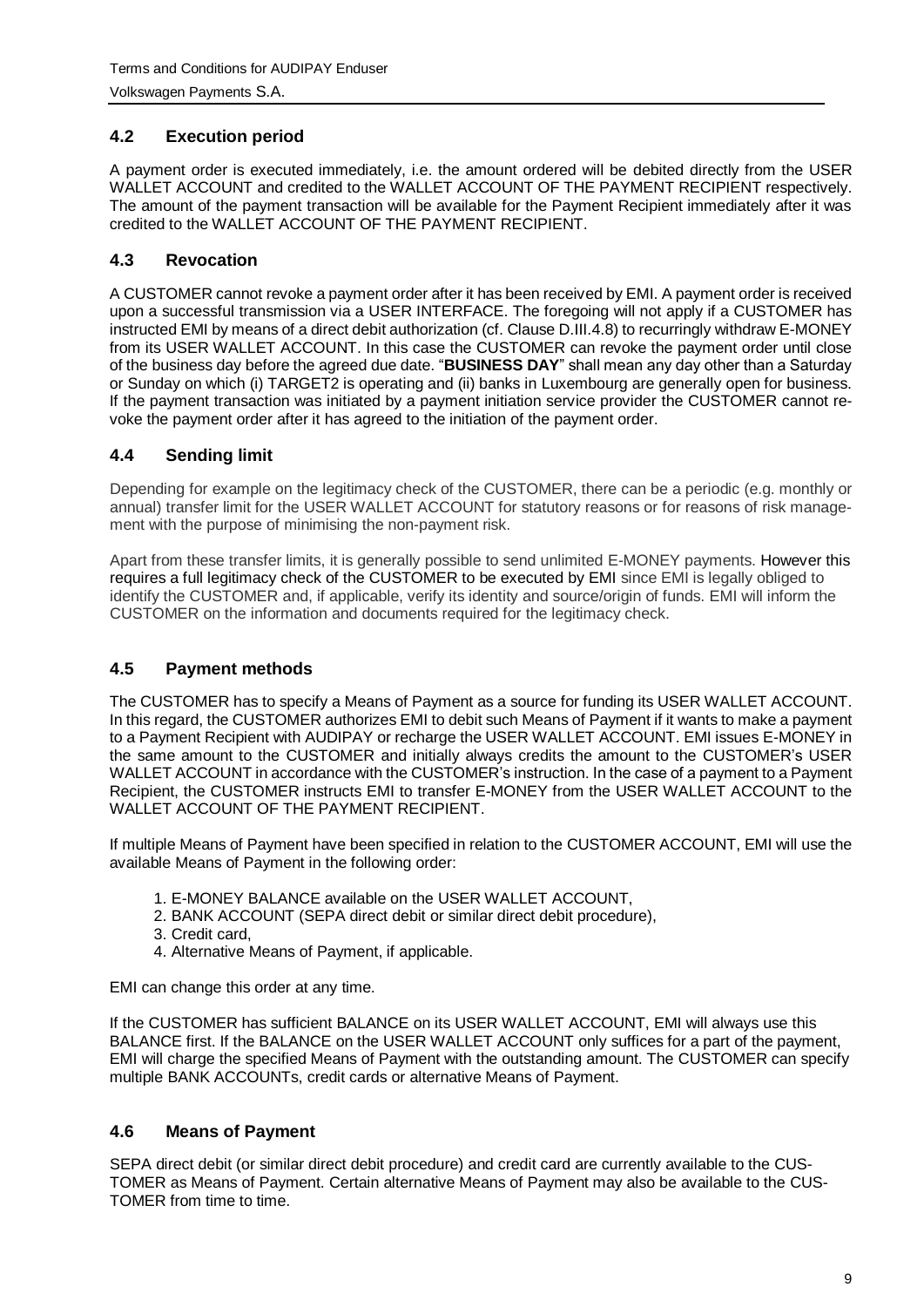# <span id="page-9-0"></span>**4.6.1. SEPA direct debit (or similar direct debit procedure)**

In the event the CUSTOMER chooses SEPA direct debit as Means of Payment for an initial payment or the manual loading of the USER WALLET ACCOUNT, it grants a direct debit mandate to EMI. EMI is thereby authorized by the CUSTOMER to charge the BANK ACCOUNT with the relevant (outstanding) amount. At the same time the CUSTOMER places a payment order to its account-holding credit institution to charge the BANK ACCOUNT with the relevant amount and transmit this amount to EMI. If the CUSTOMER specifies a BANK ACCOUNT as Means of Payment EMI submits the SEPA direct debit mandate form to the CUS-TOMER. The mandate data, including the mandate reference are accessible at any time through the CUS-TOMER ACCOUNT. The CUSTOMER can at any time terminate the SEPA mandate vis-à-vis EMI or its account-holding credit institution.

If the CUSTOMER uses SEPA direct debit after giving the SEPA direct debit mandate through AUDIPAY, it authorizes EMI to use the SEPA direct debit mandate for every payment or loading as set out above. Where agreed between the CUSTOMER and the credit institution holding the BANK ACCOUNT, claims for reimbursement against the credit institution holding the BANK ACCOUNT can be asserted in accordance with statutory and contractual regulations up to 8 weeks after the debit date.

EMI will inform the CUSTOMER in advance about payments that are made via SEPA direct debit. The period for the advance notification is reduced to one day.

In case of a failed direct debit (e.g. because the BANK ACCOUNT does not have sufficient coverage, the account information is incorrect or access to the BANK ACCOUNT is impossible for other reasons), the CUS-TOMER authorizes EMI to debit the credit card, an alternative Means of Payment or another BANK AC-COUNT specified in the CUSTOMER ACCOUNT with the payment amount plus fees for the failed direct debit (cf. Clause I) or to try again to withdraw the payment amount and fees via direct debit from the BANK AC-COUNT, if the CUSTOMER has not already compensated for the outstanding amount by other means. EMI will inform the CUSTOMER during the payment process on the Means of Payment that will be used for this. EMI will not provide a separate notice of the amount and the time limit before resubmitting the direct debit.

In relation to direct debit procedures other than SEPA direct debit, the rules of the respective direct debit procedure set by such direct debit scheme shall apply, in particular as agreed between the CUSTOMER and the credit institution holding the BANK ACCOUNT.

#### <span id="page-9-1"></span>**4.6.2. Credit card**

If a CUSTOMER has chosen a credit card as Means of Payment it authorizes EMI to debit this credit card with the respective payment amount. The CUSTOMER can terminate the authorization at any time by removing the relevant credit card as Means of Payment from the CUSTOMER ACCOUNT.

In the case of a credit card chargeback ("**CHARGEBACK**") the CUSTOMER authorizes EMI to debit accrued fees (cf. Clause I) from the USER WALLET ACCOUNT.

#### <span id="page-9-2"></span>**4.6.3. Alternative Means of Payment**

The CUSTOMER may also use certain alternative Means of Payment, as accepted by EMI from time to time. The CUSTOMER has no right for any specific alternative Means of Payment to be used as Means of Payment and EMI does not guarantee the possibility to use any specific alternative Means of Payment as Means of Payment. Such alternative Means of Payment may thus be accepted by EMI from time to time at its discretion and EMI may at any time and without notice decide to no longer accept the use of any alternative Means of Payment.

In the event the CUSTOMER uses an alternative Means of Payment, the CUSTOMER will be redirected to the website of the provider of the alternative Means of Payment in order to connect directly to the service offered by the alternative Means of Payment provider and issue relevant instructions to the alternative Means of Payment provider. It is hereby clarified that any such use of alternative Means of Payment will occur in the context of the contractual relationship existing between the CUSTOMER and the provider of the alternative Means of Payment and under the sole and exclusive responsibility of such provider of alternative Means of Payment. EMI cannot be held liable for any issues arising as a result of the use of an alternative Means of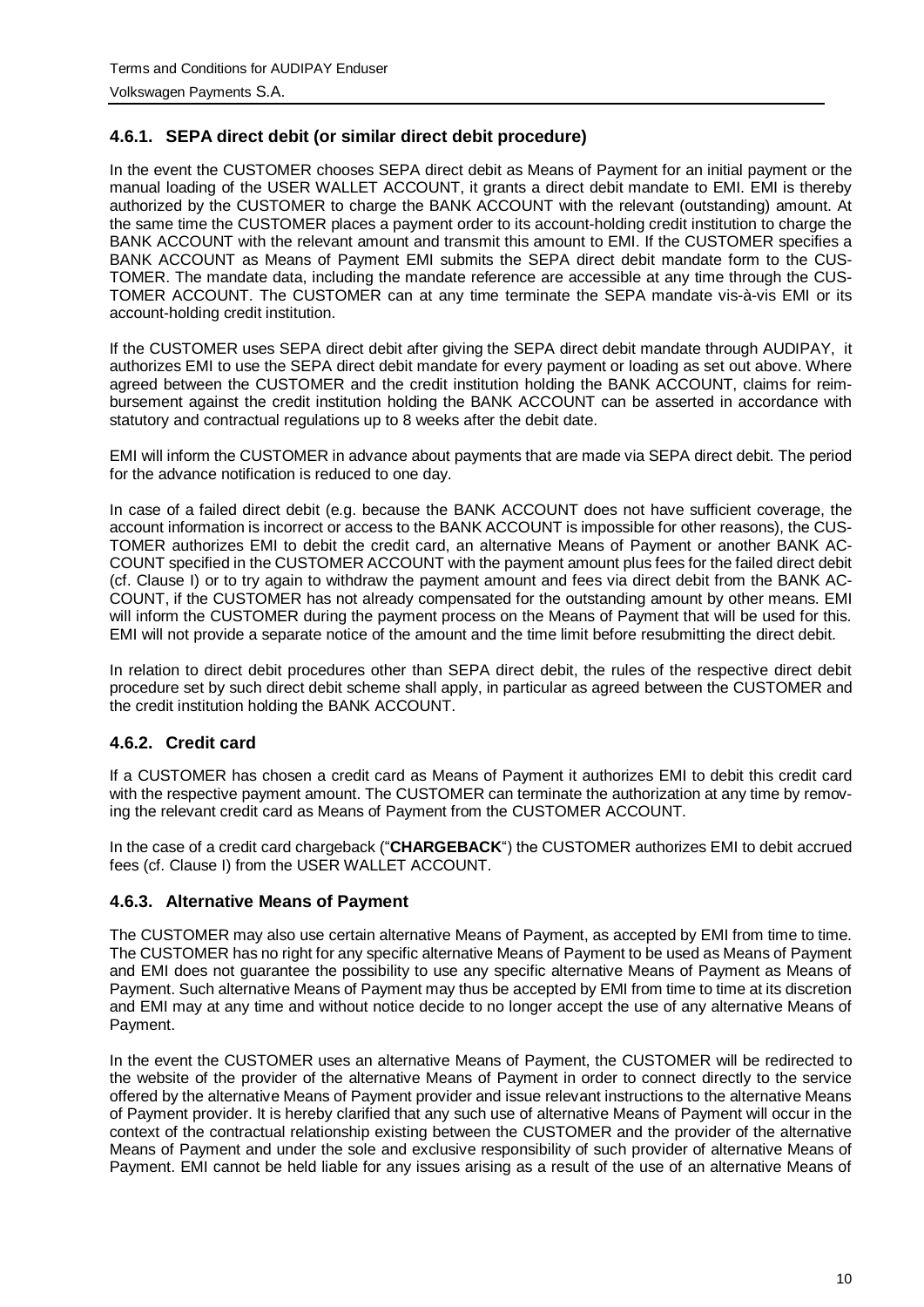Payment. For the avoidance of doubt all provisions of these TERMS AND CONDITIONS regarding chargebacks, revocations and similar provisions apply also in relation to any payments originating from alternative Means of Payment.

# <span id="page-10-0"></span>**4.6.4. Preferred Means of Payment**

With every payment the used Means of Payment will be indicated to the CUSTOMER. If the CUSTOMER wants to choose a different Means of Payment contrary to the agreed order (cf. Clause D.III.4.5) the CUS-TOMER can determine this in the CUSTOMER ACCOUNT. Notwithstanding the preferred Means of Payment specified by the CUSTOMER EMI always uses the BALANCE available at the time on the USER WALLET ACCOUNT first. EMI uses the preferred Means of Payment only for possible outstanding amounts.

The deposit of a preferred Means of Payment is also possible in case of a direct debit authorization (cf. Clause D.III.4.8) as well as in case of transaction pooling (cf. Clause D.III.4.9).

# <span id="page-10-1"></span>**4.6.5. Exclusion of Means of Payment**

EMI can exclude certain Means of Payment by reason of a risk assessment. If EMI excludes a Means of Payment, EMI will inform the CUSTOMER accordingly and propose one or several other Means of Payment that can be used instead.

# <span id="page-10-2"></span>**4.6.6. Update of Means of Payments**

The CUSTOMER must keep information regarding Means of Payment deposited in the CUSTOMER AC-COUNT up to date at all time. If in the course of processing transactions EMI becomes aware of a change of the CUSTOMER's bank details or credit card data, EMI will inform the CUSTOMER accordingly if possible and request the CUSTOMER to update its CUSTOMER ACCOUNT.

#### <span id="page-10-3"></span>**4.7 Compensation of a negative account BALANCE**

If the USER WALLET ACCOUNT has a negative BALANCE (e.g. in case of a failed direct debit) the CUS-TOMER in principle can no longer send any payments with AUDIPAY. EMI reserves the right to enable the CUSTOMER to make further payments on a case-by-case basis. Notwithstanding the foregoing the possibility to receive (re)payments remains unaffected at all times.

Apart from cases of permitted transaction pooling (cf. Clause D.III.4.9) EMI will inform the CUSTOMER if the USER WALLET ACCOUNT shows a negative BALANCE. In the course of becoming so informed the CUS-TOMER can initiate a manual loading of its USER WALLET ACCOUNT and thereby compensate for the negative BALANCE. If the CUSTOMER does not make use of this possibility EMI will use (at its choice) one of the following options to compensate for the negative BALANCE:

- upon receipt of payments on the USER WALLET ACCOUNT EMI will automatically offset such funds with claims against the CUSTOMER,
- upon the next payment with AUDIPAY, if permitted by EMI, EMI will debit the CUSTOMER's Means of Payment with the outstanding amount in addition to the payment amount and inform the CUSTOMER accordingly,
- in case of a failed direct debit EMI can debit the credit card or try to make a direct debit again, or
- debit any specified Means of Payment.

#### <span id="page-10-4"></span>**4.8 DIRECT DEBIT AUTHORIZATION for recurring payments**

If the CUSTOMER purchases goods and services of an Acceptance Point or MARKETPLACE OPERATOR through AUDIPAY it can authorize the Acceptance Point or MARKETPLACE OPERATOR respectively ("**DI-RECT DEBIT AUTHORIZATION**") to collect recurring payments from its USER WALLET ACCOUNT by way of a standing order (also called "**SUBSCRIPTION**"). A SUBSCRIPTION is a debit that is made regularly or irregularly and can be placed via the USER INTERFACE. In particular the debit can be limited by the CUS-TOMER vis-à vis the Acceptance Point or MARKETPLACE OPERATOR respectively in terms of time and amounts (single and/or total amount). The CUSTOMER can terminate the SUBSCRIPTION vis-à-vis the Acceptance Point or MARKETPLACE OPERATOR respectively or EMI via the USER INTERFACE at any time. A termination must be declared one BUSINESS DAY before the date of debit.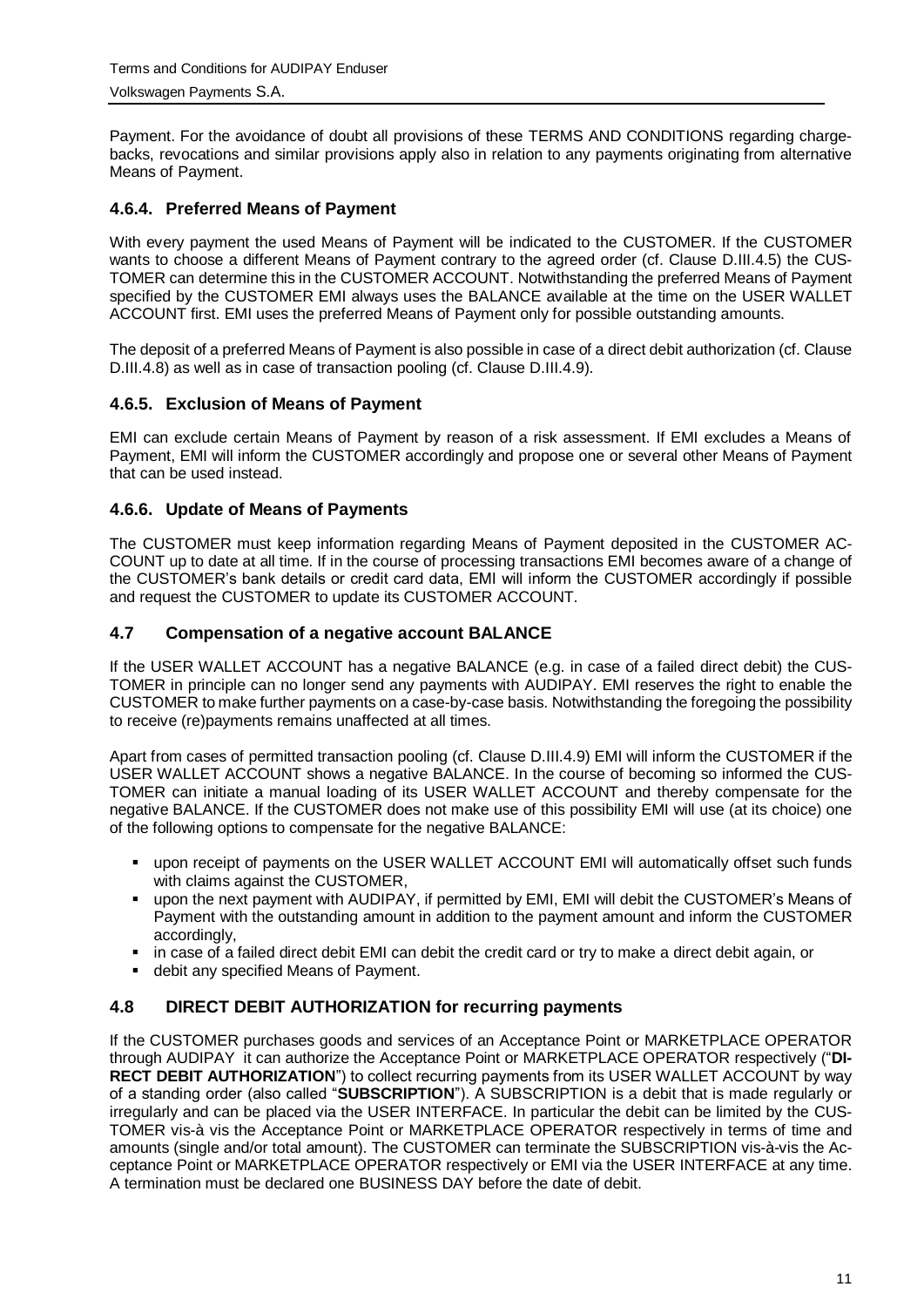By giving the DIRECT DEBIT AUTHORIZATION the CUSTOMER simultaneously gives the authorization to debit the USER WALLET ACCOUNT with the recurring invoice amount claimed by the Acceptance Point or MARKETPLACE OPERATOR and credit the WALLET ACCOUNT OF THE PAYMENT RECIPIENT. This applies until the CUSTOMER terminates the DIRECT DEBIT AUTHORIZATION. EMI is not obliged to review the debit of the Acceptance Point or MARKETPLACE OPERATOR regarding conformity with the DIRECT DEBIT AUTHORIZATION. EMI will not inform the CUSTOMER in advance about payments made via DIRECT DEBIT AUTHORIZATION. The CUSTOMER can however request an advance notification by the relevant Acceptance Point or MARKETPLACE OPERATOR respectively.

The CUSTOMER can request the reimbursement of debits if

- the exact amount was not specified during the authorisation and
- the debited payment amount exceeds the amount that the CUSTOMER could have expected based on its previous spending behavior and the relevant circumstances of the particular case.

A claim to reimbursement is excluded if the CUSTOMER does not assert it against EMI within 8 weeks from the time of the debit of the relevant payment amount.

Upon request of EMI the CUSTOMER must state the factual circumstances upon which its claim to reimbursement is based on. EMI reserves the right to request further information in order to conveniently assess the circumstances and in particular whether the requirements are fulfilled.

A claim to reimbursement cannot be asserted if the CUSTOMER has given its consent to the execution of the payment transaction immediately to EMI and, as the case may be, information on the upcoming payment transaction has been provided or made accessible to it in the agreed form by EMI or the Payment Recipient at least four weeks prior to the due date.

Within ten BUSINESS DAYs after receiving the reimbursement request, EMI will either reimburse the full amount of the payment transaction or inform the CUSTOMER about the reasons for rejecting the reimbursement. The CUSTOMER can contact the bodies specified in Clause R if it does not accept the reasons for such rejection.

BUSINESS CUSTOMERS are not entitled to the abovementioned reimbursement claims.

# <span id="page-11-0"></span>**4.9 Transaction-Pooling**

EMI can pool CUSTOMER's payments up to an amount individually determined by EMI ("**POOLING LIMIT**"). The POOLING LIMIT cannot exceed EUR 199.00. The CUSTOMER is obliged and entitled to immediately repay the pooled amount and EMI is entitled to immediately claim repayment of the pooled amount after the respective amount of E-MONEY has been credited to the WALLET ACCOUNT OF THE PAYMENT RECIPI-ENT.

However, in the process of transaction-pooling and in case the CUSTOMER does not repay the pooled amount immediately, EMI will withdraw money from the deposited Means of Payment at the latest after the individually determined POOLING LIMIT is reached or the "**POOLING PERIOD**" (monthly, on the tenth day of each month or, if any such day is not a BUSINESS DAY, on the following BUSINESS DAY) ends. EMI then automatically debits the specified Means of Payment with the respective amount. For this purpose, a CUS-TOMER can determine a preferred Means of Payment (cf. Clause D.III.4.6.4). Amounts exceeding the POOL-ING LIMIT will always be debited directly from the (preferred) Means of Payment in their full amount. If the CUSTOMER has sufficient BALANCE in its USER WALLET ACCOUNT, EMI will use this BALANCE first (cf. Clause D.III.4.6.4.).

Each CUSTOMER must provide sufficient funds to its Means of Payment at any time.

Regardless of the transaction-pooling, the amount will be credited to the Payment Recipient immediately after the execution of the payment order.

EMI reserves the right to modify the POOLING LIMIT with effect for the subsequent POOLING PERIOD.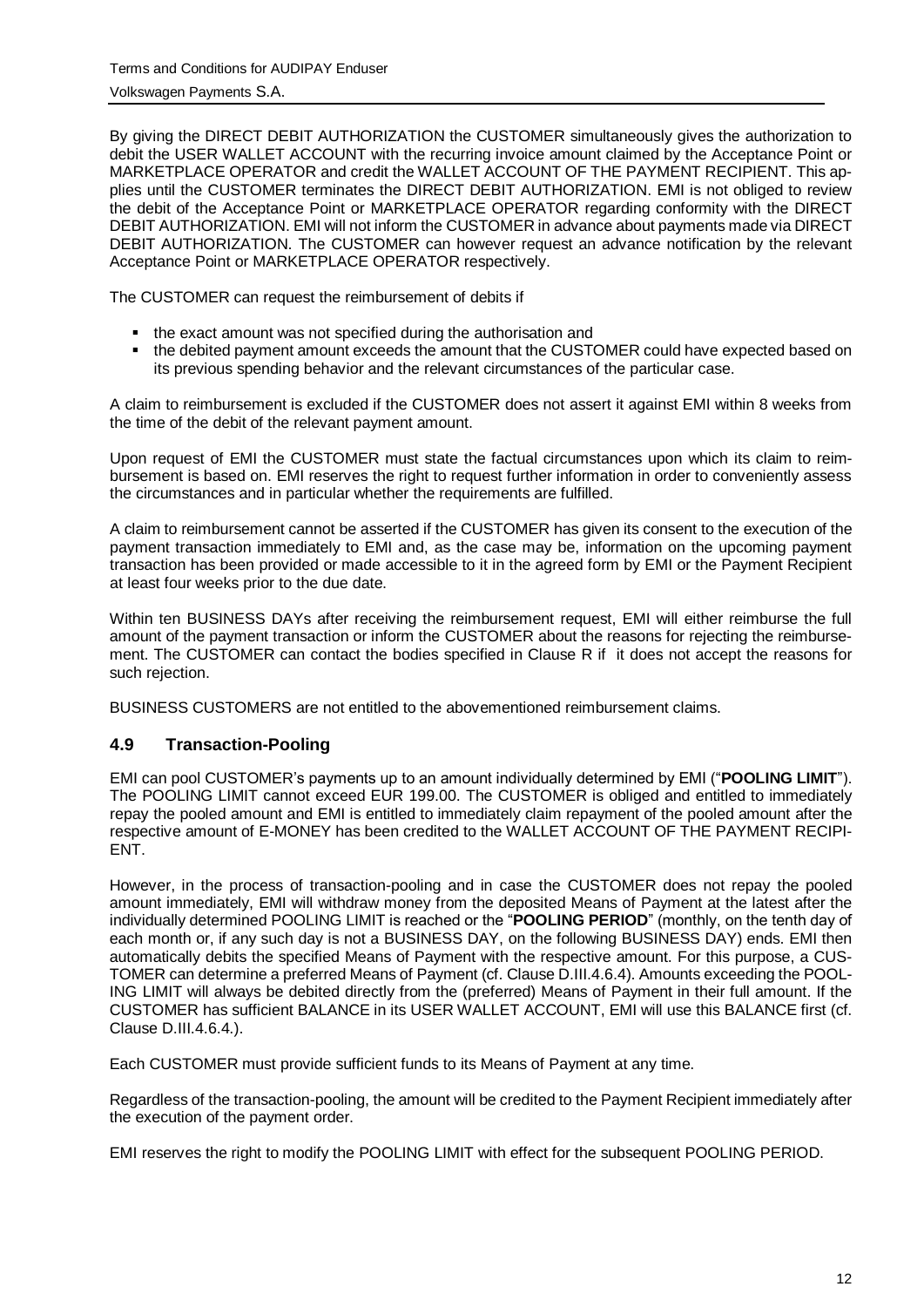# <span id="page-12-0"></span>**5. Receiving payments**

CUSTOMERS can receive E-MONEY by means of AUDIPAY to their USER WALLET ACCOUNT through payments made in E-MONEY by OTHER USERS (insofar as such functionality is enabled for the relevant marketplace) or following (partial) reversal of an order, for example after a complaint, from an Acceptance Point or MARKETPLACE OPERATOR.

# <span id="page-12-1"></span>**5.1 Receiving limits**

Depending on, inter alia, the verification of the identity of the CUSTOMER, there can be a periodic (e.g. monthly or annual) receiving limitation for the USER WALLET ACCOUNT for statutory reasons or for reasons of risk management.

Aside from this receiving limitation, it is generally possible to receive unlimited E-MONEY payments. However, this requires a full verification of the identity of the CUSTOMER since EMI is obligated under statutory law to identify the CUSTOMER's identity upon reaching the receiving limitation. EMI will inform the CUSTOMER about the documents required for the verification of its identity.

#### <span id="page-12-2"></span>**5.2 CHARGEBACK of received payments**

Each issuance of E-MONEY to a USER WALLET ACCOUNT, regardless of whether such payment is made by OTHER USERS, an Acceptance Point or MARKETPLACE OPERATOR or by loading the USER WALLET ACCOUNT through debiting a Means of Payment, is at any time subject to a potential revocation of the payment.

A payment to the USER WALLET ACCOUNT can, inter alia, be revoked, if the payment from the Means of Payment of the CUSTOMER, of OTHER USERS or of an Acceptance Point or MARKETPLACE OPERATOR is revoked. The conditions under which a payment to the USER WALLET ACCOUNT is revoked due to a revocation of payment from a certain Means of Payment (e.g. SEPA direct debit or credit card) are exclusively depending on the contractual and statutory conditions applicable to the respective Means of Payment. EMI is not required to review the lawfulness of such revocations or CHARGEBACKS.

#### <span id="page-12-3"></span>**6. Return of USER WALLET ACCOUNT BALANCE**

Any CUSTOMER has at any time the right to transfer its USER WALLET ACCOUNT BALANCE onto its specified Means of Payment in accordance with these TERMS AND CONDITIONS. The payment of BAL-ANCEs to the specified Means of Payment is a return of the corresponding E-MONEY.

#### <span id="page-12-4"></span>**6.1 Execution conditions**

The following execution conditions apply to the payment of BALANCEs to the specified Means of Payment. The CUSTOMER

- has successfully signed in via the USER INTERFACE by using the Access Data,
- **has filled out all mandatory fields necessary for the payment order,**
- has provided the necessary details for the Means of Payment, e.g. BANK ACCOUNT details, to which the BALANCEs will be refunded; EMI is authorised to execute the payment order solely based on the CUSTOMER ID specified by the CUSTOMER,
- has instructed EMI to execute the return transaction (e.g. by clicking on a button or by other means as agreed with EMI),
- has communicated any outstanding documents to EMI for the purpose of a legitimacy and / or risk assessment.

#### <span id="page-12-5"></span>**6.2 Execution time**

For payout of the BALANCE, an execution period of one BUSINESS DAY (as defined in Clause D.III.4.3) is agreed if the payout is inside the European Economic Area (member states of the European Union and Iceland, Liechtenstein, Norway) and in euros with no currency conversion. This execution period may be extended by one BUSINESS DAY if the payment order is transmitted to EMI on paper.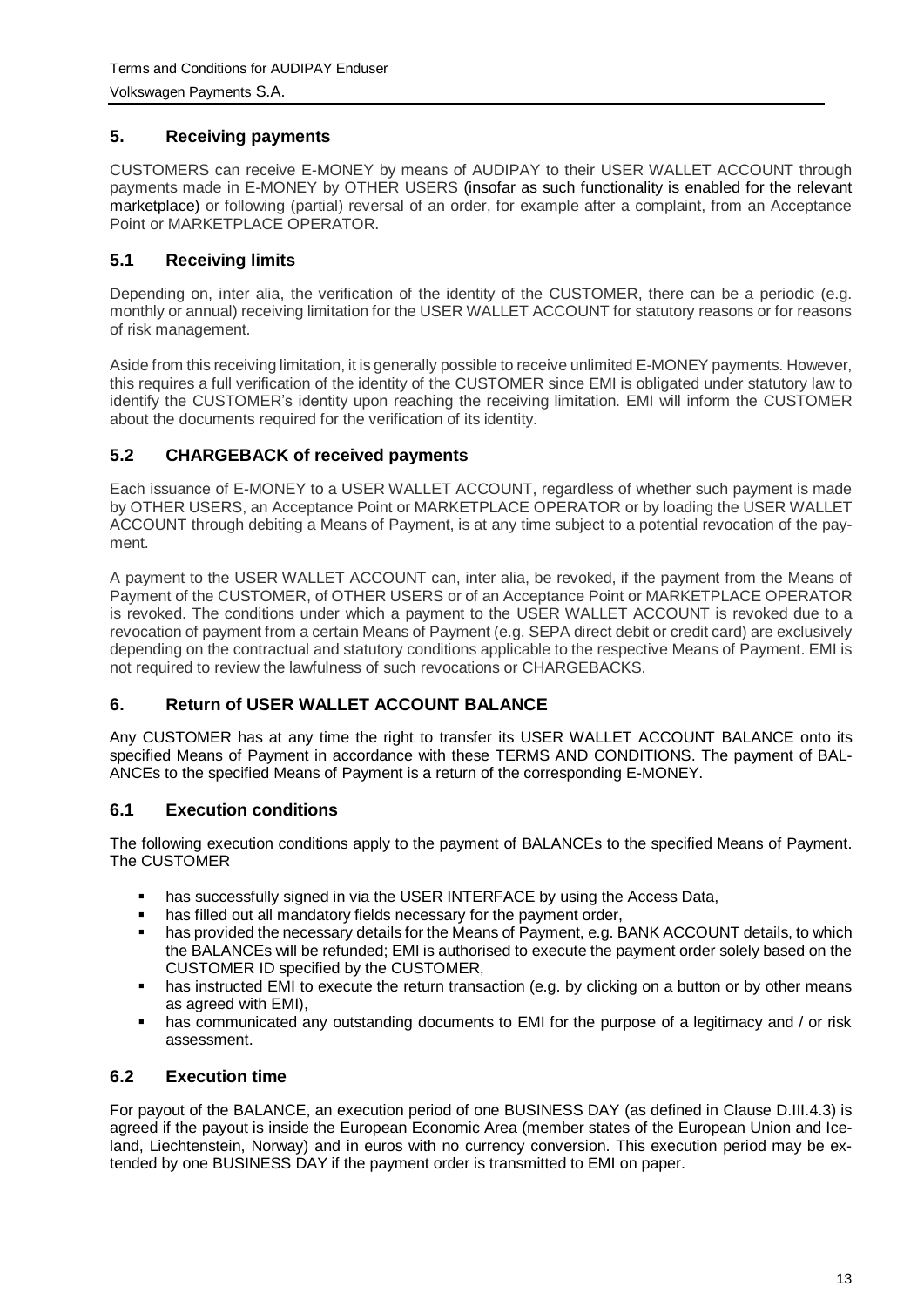If the payout involves only one currency conversion between the euro and the currency of a member state of the European Union outside the euro area, the execution period is one BUSINESS DAY, provided that the required currency conversion is carried out in the member state outside the euro area concerned and, in the case of cross-border payout, the cross-border transfer takes place in euro.

For all payouts within the European Economic Area denominated in the currency of a member state of the European Economic Area other than euro, the execution period is four BUSINESS DAYs.

For all payouts outside the European Economic Area, irrespective of the currency, or for payouts within the European Economic Area in currencies other than euro or the currency of a member state of the European Economic Area, the execution period may be more than four BUSINESS DAYs.

Within this execution period, EMI will transfer the funds corresponding to the E-MONEY amount to the provider of the respective Means of Payment of the CUSTOMER. This execution period begins on the day the CUSTOMER issuing EMI with a valid payment order for the payout of the BALANCE and EMI receiving such order. If the payment order is received by EMI after 4:00 pm Luxembourg local time or on a day other than a BUSINESS DAY, the payment order will be deemed received on the next BUSINESS DAY.

# <span id="page-13-0"></span>**6.3 Revocation**

A CUSTOMER cannot revoke a return order after reception by EMI. A return order is received upon a successful transmission via a USER INTERFACE. If the payment transaction was initiated by a payment initiation service provider the CUSTOMER cannot revoke the payment order after it has agreed to the initiation of the payment order.

# <span id="page-13-1"></span>**6.4 Return limit**

Depending for example on the legitimacy check of the CUSTOMER there can be a periodic return limit for the USER WALLET ACCOUNT for statutory reasons or for reasons of risk management. The CUSTOMER can access information on its personal limit after logging into the CUSTOMER ACCOUNT.

In principle it is possible to set aside limits for the return of BALANCEs. However, this requires a full legitimacy check of the CUSTOMER to be executed by EMI. EMI will inform the CUSTOMER about the information and documents required in this regard.

#### <span id="page-13-2"></span>**7. Rejection of payment orders**

EMI has the right to reject the execution of a payment order issued by the CUSTOMER if:

- the conditions for execution laid down in these TERMS AND CONDITIONS (cf. Clauses D.III.4.1) and D.III.6.1) are not met,
- it appears that the execution violates contractual, statutory or other legal provisions,
- the payment order contains some factual error,
- the CUSTOMER fails to fulfil any of its obligations towards EMI or PAYMENT RECIPIENTS that arise from these TERMS AND CONDITIONS or from any other agreement between the CUS-TOMER and EMI,
- the payment order does not comply with the forms agreed under these TERMS AND CONDI-TIONS,
- the payment order cannot be executed in full, in particular, due to the amounts available in the USER WALLET ACCOUNT or Means of Payment are insufficient,
- the funds required to execute the payment order have not effectively been received by EMI and are e.g. withheld or blocked by third parties
- it appears that the payment order originates from an unauthorised person,
- the development of financial condition of the CUSTOMER or of a person financially associated with it jeopardises the prompt and complete fulfilment of the obligations of the CUSTOMER.
- it appears that the execution of the payment order exposes EMI to liability or reputation risks.
- a local or foreign authority (including supervisory and judicial authorities) forbids the execution of the order,
- the Marketplace Operator/s declines the underlying purchase,
- third parties assert a claim on the BALANCE in the USER WALLET ACCOUNT, or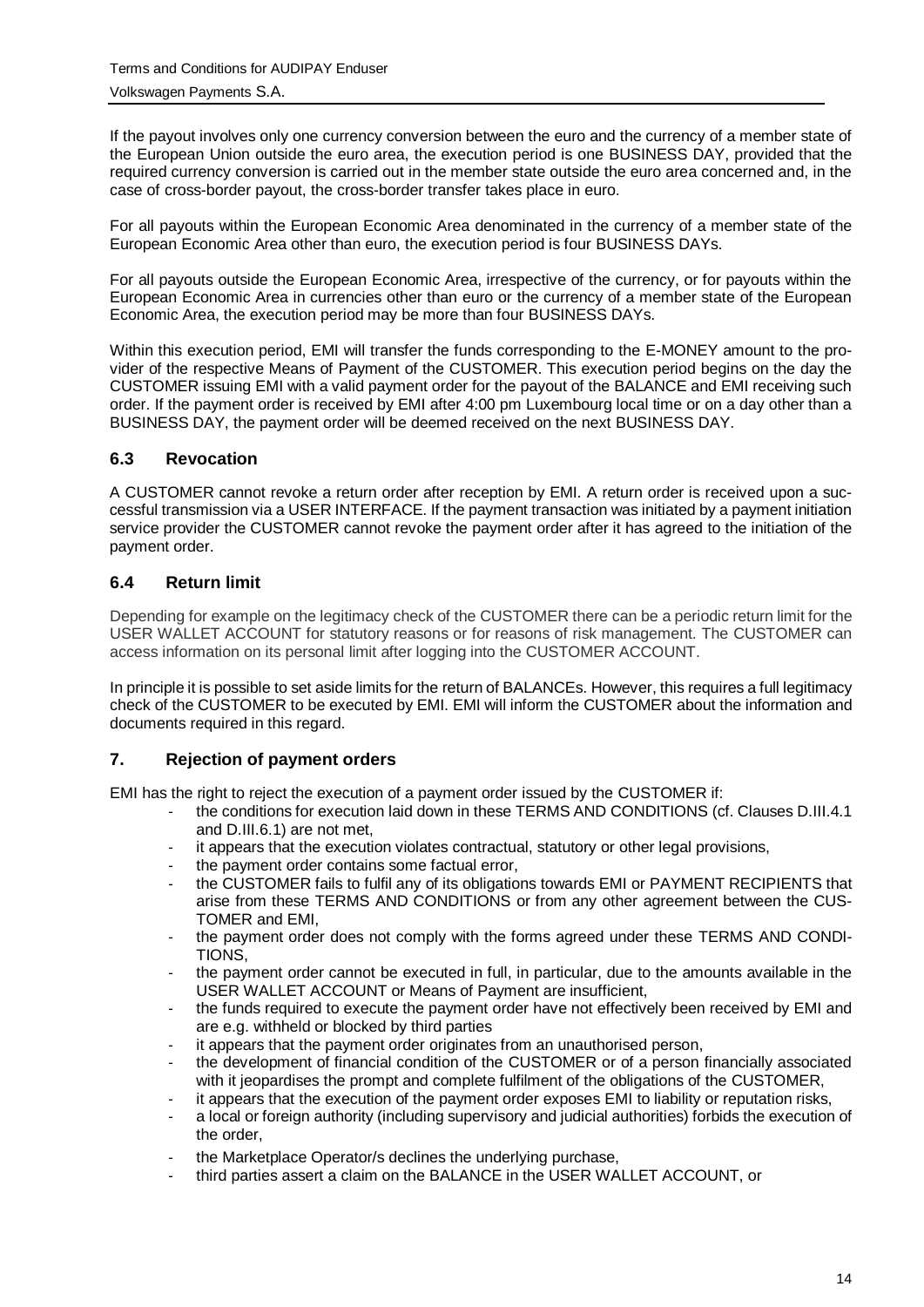for any reason under these TERMS AND CONDITIONS, the USER WALLET ACCOUNT is to be blocked.

If EMI does not execute the payment order, it will immediately inform the CUSTOMER and at the latest by the end of the following BUSINESS DAY stating the reason. If the rejection is based on factual errors, EMI will inform the CUSTOMER of a procedure for correcting these errors. Specification of the reason or reference to such a procedure can be omitted if this would constitute a breach of legal provisions by EMI. EMI can demand a fee for a justified rejection (cf. Clause I).

# <span id="page-14-0"></span>**8. Blocking use**

# <span id="page-14-1"></span>**8.1 Blocking at the request of the CUSTOMER**

Upon request of the CUSTOMER EMI will block the access to AUDIPAY, the USER WALLET ACCOUNT and/or the Access Data, in particular in case of a STOP NOTICE pursuant to Clause E.I.1.

# <span id="page-14-2"></span>**8.2 Blocking at the request of EMI**

EMI can block access to AUDIPAY and the USER WALLET ACCOUNT for a CUSTOMER, if:

- EMI is entitled to terminate this AGREEMENT for good cause,
- EMI determines that there is a risk that the CUSTOMER will not be able to fulfil its payment obligation,
- there are objective reasons concerning the security of the USER WALLET ACCOUNT,
- there is a suspicion that an unauthorised or fraudulent use of the USER WALLET ACCOUNT or the payment information on the USER WALLET ACCOUNT has occurred,
- EMI must block the USER WALLET ACCOUNT of the CUSTOMER due to a local or foreign legal or contractual provision,
- EMI is requested by a local or foreign authority (including supervisory and judicial authorities) to block the USER WALLET ACCOUNT, or
- the CUSTOMER has not used AUDIPAY for at least 3 years.

EMI will notify the CUSTOMER of the blocking provided that this notification would not constitute a breach of legal obligations, by stating the relevant reasons for blocking, as far as possible before blocking, but at the latest immediately afterwards e.g. by email.

EMI will lift the blocking and re-activate the USER WALLET ACCOUNT, if the reasons for blocking are no longer applicable. EMI will immediately inform the CUSTOMER about this. EMI reserves the right to request additional information and documents from the CUSTOMER, if any, for the purpose of ascertaining the absence or disappearance of the reasons for blocking.

EMI can prohibit an account information service provider or a payment initiation service provider from accessing the USER WALLET ACCOUNT if objective and duly substantiated reasons related to unauthorised or fraudulent access of the payment account by the account information service provider or the payment initiation service provider, including unauthorised or fraudulent initiation of a payment transaction, justify it.

EMI will inform the CUSTOMER by email about the denial of access and the reasons for doing so. This information will be provided to the CUSTOMER as far as possible before but, at the latest, immediately after the denial of access to the USER WALLET ACCOUNT, unless this would violate legal obligations.

EMI will grant access to the USER WALLET ACCOUNT once the reasons for the denial of access no longer exist.

#### <span id="page-14-3"></span>**9. Provisions for payment initiation services and account information services**

Regulations on payment initiation services and account information services become effective, and EMI authorises such services, at the latest when EMI is required by law to ensure their access to AUDIPAY.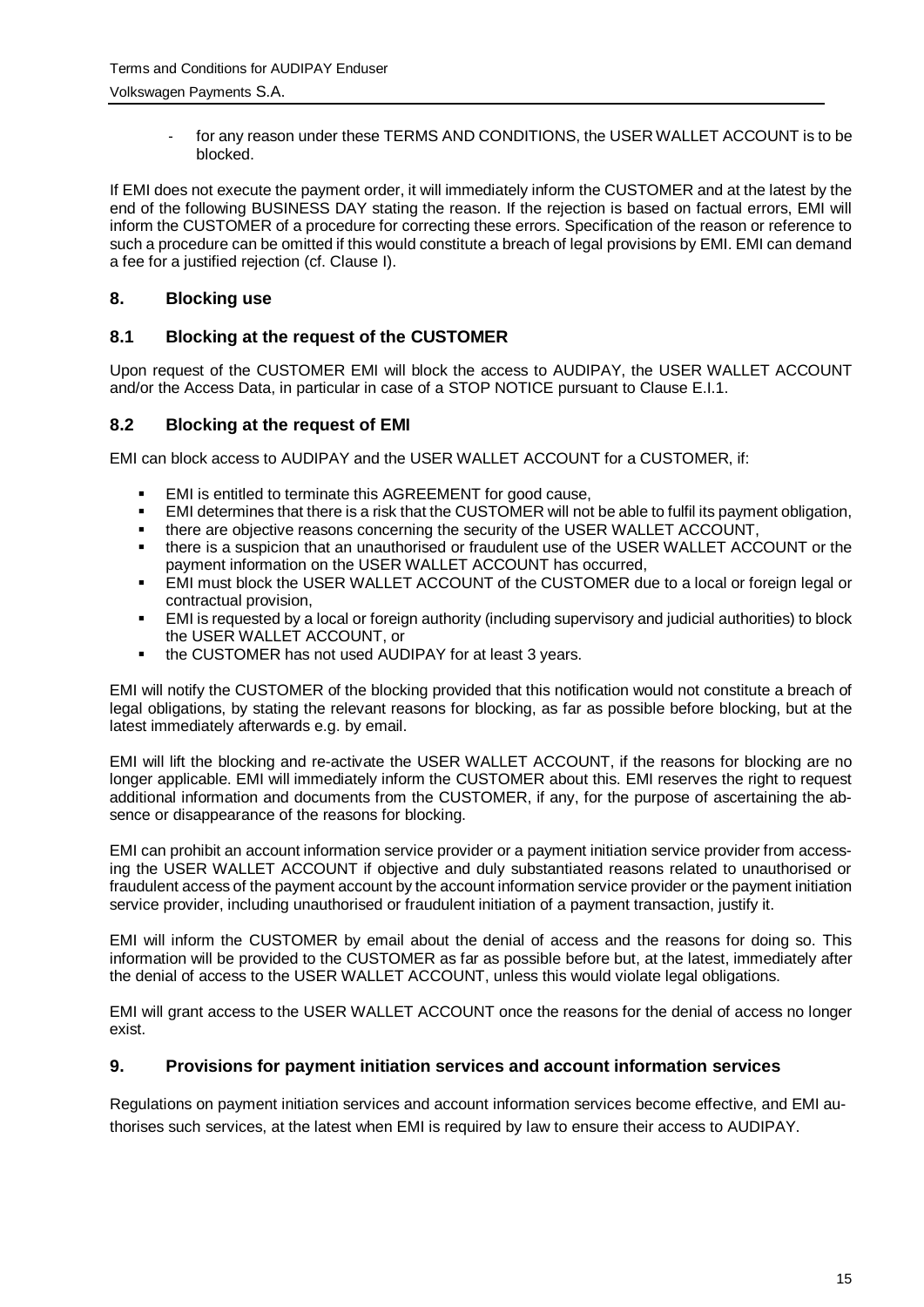#### <span id="page-15-0"></span>**9.1 Payment initiation services**

The CUSTOMER has the right to use the payment services mentioned in Annex I Number 7 of Directive 2015/2366 via a payment initiation service provider.

If the CUSTOMER grants explicit consent for the execution of a payment, EMI does so in accordance with its legal obligations, in order to safeguard the right of the CUSTOMER to use the payment initiation service.

EMI does not verify whether the payment initiation service provider fulfils its own obligations and is not liable in the event of a breach of obligation by the payment initiation service provider.

EMI notes that it must communicate or make available any information relating to the payment transaction to the payment initiation service provider after receiving the payment order from it.

EMI will complete payment orders sent via the services of a payment initiation service provider, in terms of time management, priorities or charges, in the same way as payment orders sent directly by the CUSTOMER, unless there are objective reasons for handling it differently.

The provision of payment initiation services does not depend on the existence of a contractual relationship for this purpose between the payment initiation service provider and EMI.

#### <span id="page-15-1"></span>**9.2 Account information services**

The CUSTOMER has the right to use services that allow access to the payment account information, in this case the USER WALLET ACCOUNT, in accordance with Annex I Number 8 of Directive 2015/2366.

EMI does not verify whether the account information service provider fulfils its own obligations and is not liable in the event of a breach of obligation by the account information service provider.

Upon the request of an account information service provider, EMI will communicate or make available any information relating to the CUSTOMER, its USER WALLET ACCOUNT and its payment orders to the account information service provider.

EMI will complete data requests sent via the services of an account information service provider without discrimination, unless there are objective reasons for handling it differently.

<span id="page-15-2"></span>The provision of account information services does not depend on the existence of a contractual relationship for this purpose between the account information service provider and EMI.

#### **E. Unauthorized, improper or defective payments**

#### <span id="page-15-3"></span>**I. CUSTOMER's duty to notify and cooperate**

#### <span id="page-15-4"></span>**1. STOP NOTICE**

If a CUSTOMER learns that any of its devices equipped to access AUDIPAY (e.g. mobile phone) has been lost or stolen or learns of any misuse or other unauthorized use of its Access Data, the CUSTOMER must inform EMI thereof without undue delay ("**STOP NOTICE**"). With regards to a STOP NOTICE, the CUS-TOMER can contact EMI at any time by way of

Stop and Fraud hotline: +49 5361 379 3838 Email: support-vwpayments@vwfs.com

The CUSTOMER must immediately report any theft or misuse to the police.

If a CUSTOMER suspects that an unauthorised person

- gained knowledge of its Access Data, or
- uses its Access Data

the CUSTOMER must issue a STOP NOTICE.

Notwithstanding the foregoing, the CUSTOMER can block its USER WALLET ACCOUNT or Access Data at its own discretion.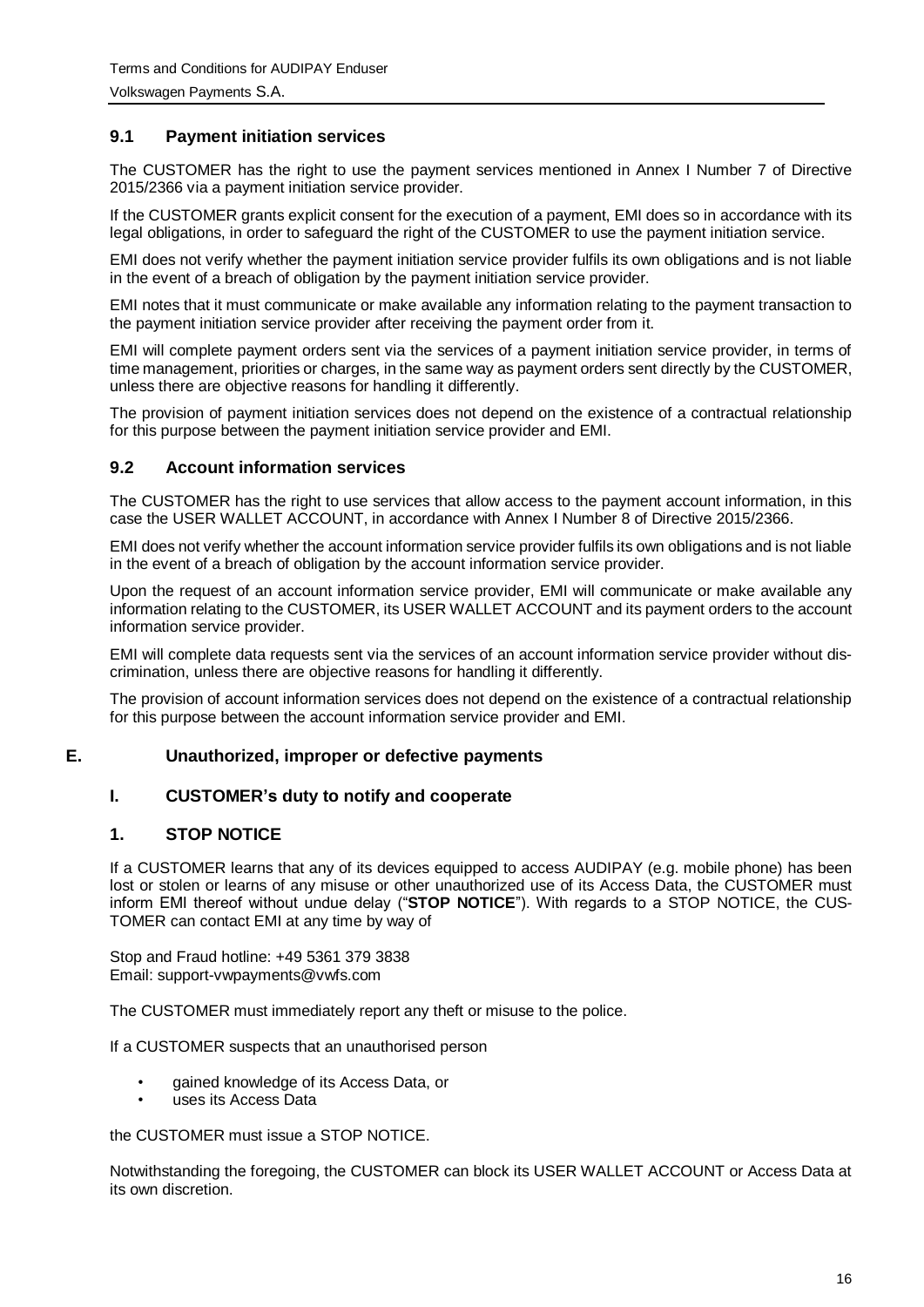# <span id="page-16-0"></span>**2. Obligation to inform about unauthorized or defective payments**

Any CUSTOMER must notify EMI about any unauthorized or defective payments without undue delay on becoming aware, no later than 13 months after the debit date.

<span id="page-16-1"></span>The foregoing also applies for payments initiated by a payment initiation service provider.

# **II. CUSTOMER's duty of care**

#### <span id="page-16-2"></span>**1. Technical connection to AUDIPAY**

Any CUSTOMER will establish a technical connection to AUDIPAY only via the USER INTERFACE. Any access to AUDIPAY by means other than those set out in these TERMS AND CONDITIONS will be at the responsibility of the CUSTOMER. If, for example, the CUSTOMER enters myAudi not directly by typing the URL in a browser, e.g. accesses the website via links, the risk emerges that the CUSTOMER's Access Data is accessible to third parties.

#### <span id="page-16-3"></span>**2. Data secrecy of Access Data**

Each CUSTOMER is responsible for maintaining the secrecy of the Access Data and submitting those only via the USER INTERFACE. The CUSTOMER will keep its Access Data safe and prevent access to them by third parties. This is due to the fact that anyone who obtained Access Data can misuse AUDIPAY within the scope of the agreed services.

In order to protect against misuse, the following is to be taken into account:

- **Access Data must not be stored electronically or noted in any other form,**
- when entering the Access Data, one must ensure that others cannot spy out those details,
- **Access Data will not be entered into access channels other than those agreed on in these TERMS** AND CONDITIONS (e.g. myAudi),
- Access Data must not be passed on outside of the AUDIPAY procedure, for example via email, and
- Access Data must not be stored together with the device equipped to access AUDIPAY.

#### <span id="page-16-4"></span>**3. Security of the USER SYSTEM**

The CUSTOMER must adopt measures to protect the deployed hardware and software ("**USER SYSTEM**"). The CUSTOMER must ensure that the systems or application used (e.g. the PC and the associated software) ensure fault-free processing. In particular, regular verifications with current procedures / tools for virus detection, protection of PC or internet-enabled devices must be performed for the purpose of preventing any unauthorised access by a third party to the CUSTOMER's systems.

#### <span id="page-16-5"></span>**4. Order data control with the data displayed by EMI**

To the extent EMI displays the CUSTOMER data from its payment orders using AUDIPAY (e.g. amount and details about the payee) in the USER SYSTEM or any other device for confirmation or makes it available in any other way, the CUSTOMER must confirm that the displayed data matches the data intended for the transaction.

#### <span id="page-16-6"></span>**F. Term of the AGREEMENT and termination**

#### <span id="page-16-7"></span>**I. Term**

This AGREEMENT will come into effect on the day EMI enables the CUSTOMER to use AUDIPAY.

The AGREEMENT is concluded for an indefinite time and can be terminated by notice (cf. Clauses F.II and F.III).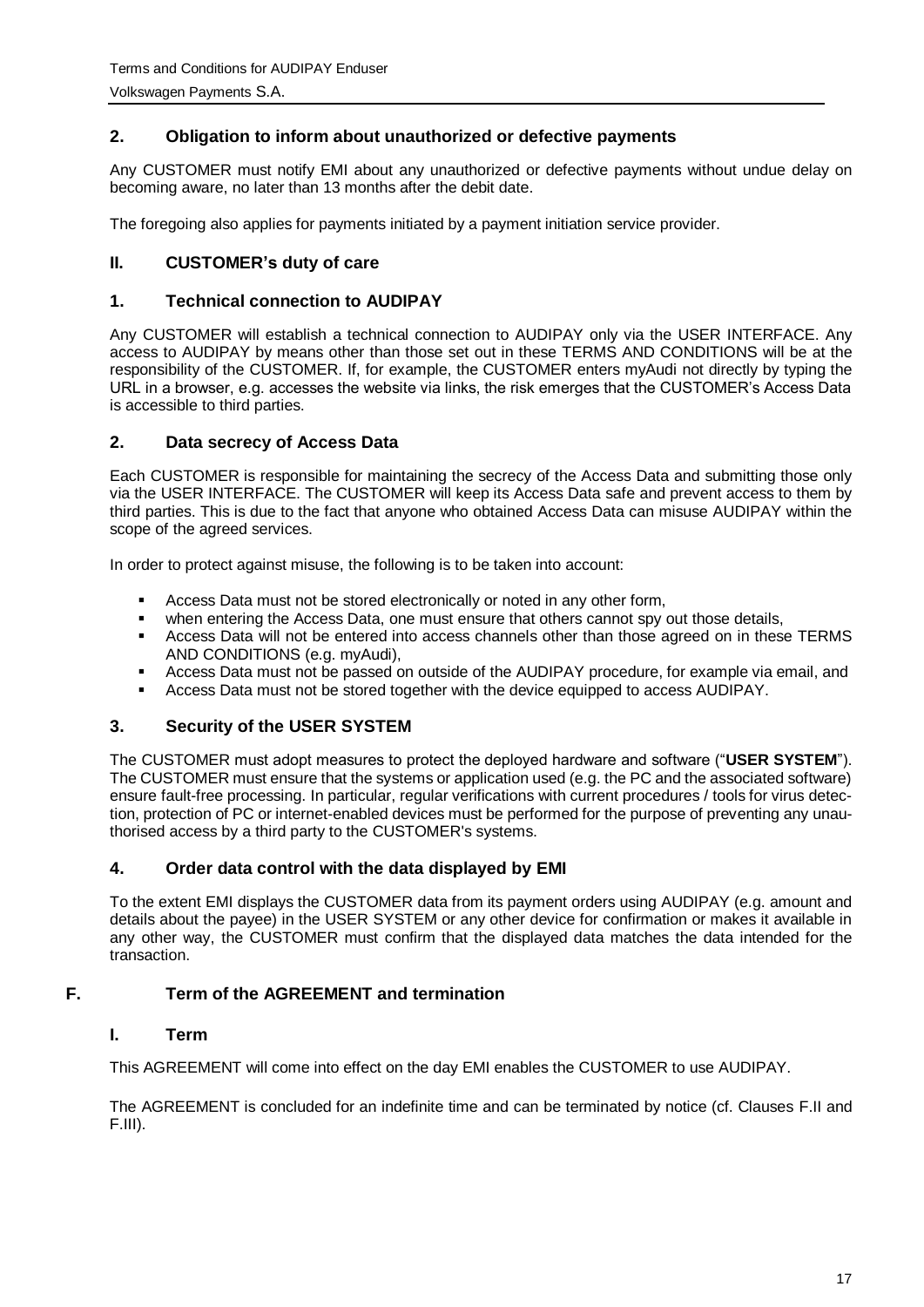# <span id="page-17-0"></span>**II. Termination by the CUSTOMER**

The CUSTOMER can terminate this contractual relationship with EMI at any time by contacting the CUS-TOMER service and request the closing of the CUSTOMER ACCOUNT including the USER WALLET AC-COUNT. The CUSTOMER´s duty to cooperate in the provision of information and documents remains unaffected.

# <span id="page-17-1"></span>**III. Termination by EMI**

EMI can terminate this contractual AGREEMENT in written or text form at any time with a notice period of two months and initiate the closing of the CUSTOMER ACCOUNT including the USER WALLET ACCOUNT.

This is without prejudice to the right to terminate the contract without notice for good cause. Ground for good cause will in particular include a refusal by the CUSTOMER in the course of the contractual relationship to provide documents or other information to EMI that EMI requires to determine the CUSTOMER's identity or the origin of payments or for reasons of risk management.

# <span id="page-17-2"></span>**IV. Effect of termination**

The AGREEMENT between the CUSTOMER and EMI terminates in accordance with Clauses F.II and F.III.

Once the AGREEMENT terminates, EMI is entitled to cancel all pending transactions. Any E-MONEY present in the USER WALLET ACCOUNT at the time of the termination of the AGREEMENT will be reconverted and the corresponding funds will be paid by EMI to the CUSTOMER's Means of Payment, after deduction of any amounts owed to EMI, provided that all necessary requirements (cf. Clause D.III.6.4) in relation to payment have been fulfilled (e.g. the USER WALLET ACCOUNT cannot be closed in order to circumvent the restrictions concerning the payment of E-MONEY) and there is no breach of legal obligations. Legally, this constitutes a return of the E-MONEY.

Upon termination of the AGREEMENT, the CUSTOMER will continue to pay for all the costs and fees and to comply with any other payment obligations that may arise until the final settlement of all business relationships under or in relation herewith. In addition the CUSTOMER will no longer be able to log into AUDIPAY via the USER INTERFACE once the termination becomes effective.

# <span id="page-17-3"></span>**V. Dormant account**

If the CUSTOMER has not given any documented instruction in relation with the USER WALLET ACCOUNT or has not initiated any transactions from the USER WALLET ACCOUNT in 3 years, EMI is entitled to block access (cf. Clause D.III.8.2). In addition, EMI is entitled to close the USER WALLET ACCOUNT. In the course of closing the USER WALLET ACCOUNT, EMI must locate the CUSTOMER and, if necessary, determine or re-determine the identity of the CUSTOMER and, if necessary, perform further investigations regarding the origin of the funds in the USER WALLET ACCOUNT. The CUSTOMER must provide all necessary information and documents requested by EMI. The costs of closing a USER WALLET ACCOUNT will be borne by the CUSTOMER. Subject to the CUSTOMER fulfilling all its obligations and no legal reasons prohibiting it, EMI will pay the BALANCE on the USER WALLET ACCOUNT to the CUSTOMER's Means of Payment.

# <span id="page-17-4"></span>**G. Responsibilities**

EMI will endeavour to provide continuous and secure access to AUDIPAY, although this cannot be ensured in all circumstances. In particular, due to force majeure, riots, strikes, terrorism, wars or natural phenomena or to other incidents for which EMI is not responsible or due to events beyond the reasonable control of EMI (for example, sovereign measures within the country or abroad, or reliability and availability of data connections) there may be errors and defaults. The CUSTOMER also acknowledges that access to AUDIPAY may occasionally be restricted to enable repairs, maintenance work to be carried out or to introduce new functions or services.

EMI will endeavour to ensure that the payment orders are processed within the defined execution period.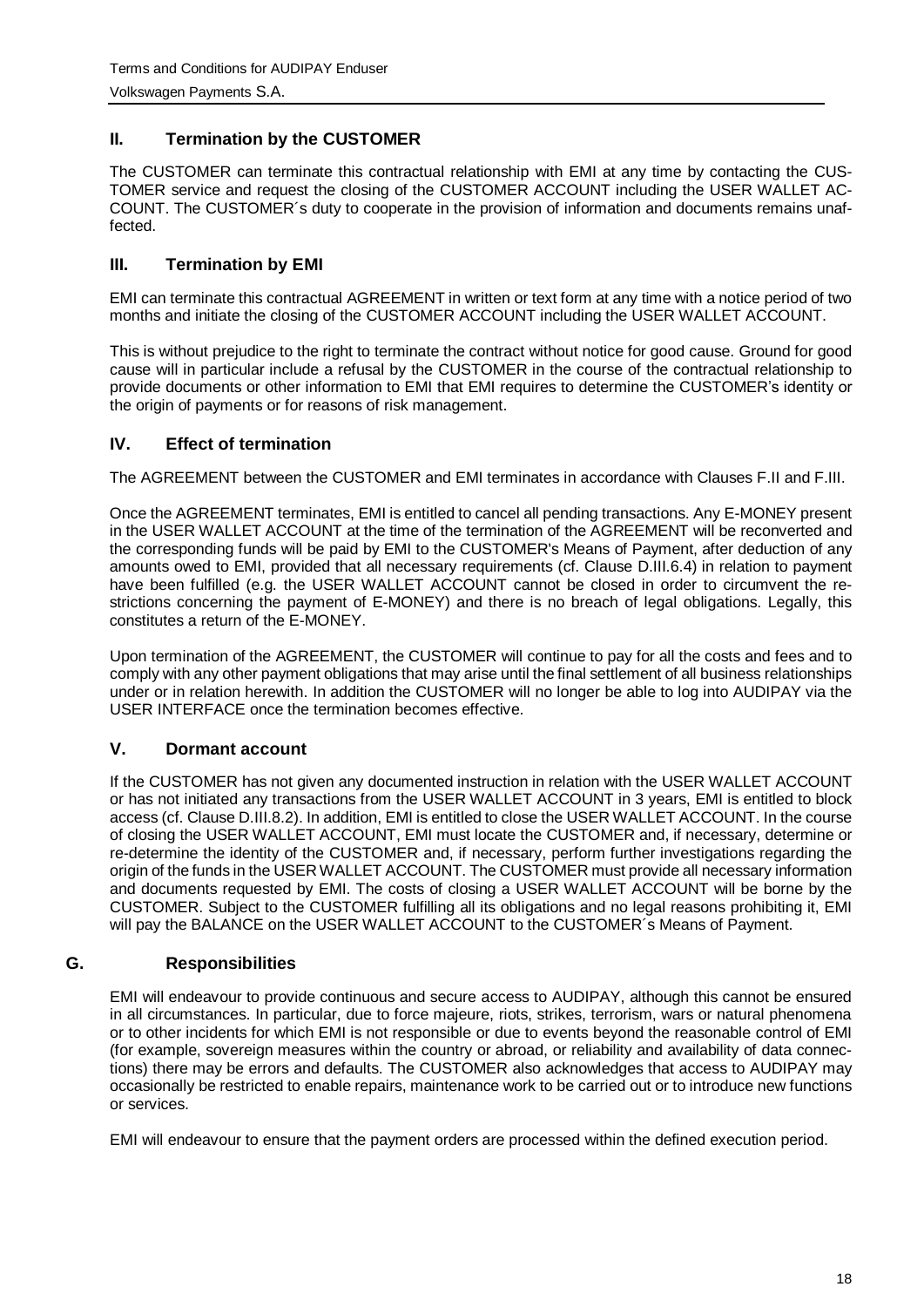The CUSTOMER is responsible for complying with the laws and other legal provisions applicable in its jurisdiction in connection with the use of AUDIPAY, including all export-import regulations, tax regulations and foreign currency regulations.

# <span id="page-18-0"></span>**H. Liability**

## <span id="page-18-1"></span>**I. Liability of the CUSTOMER for unauthorised/abusive payment transactions**

If prior to a STOP NOTICE unauthorised payment transaction occur due to a misuse of the Access Data the CUSTOMER will be liable to EMI for resulting damages up to an amount of 50 Euro irrespective of negligence.

The foregoing does not apply if:

- a) the misuse of the Access Data was not noticeable for the CUSTOMER prior to the payment, or
- b) the loss was caused by EMI, its employees, agents or service providers.

BUSINESS CUSTOMERS will be liable for damages arising from unauthorized payment transactions up to an amount exceeding 50 Euro if they intentionally or negligently violated their notice and due diligence obligations according to Clauses E.I and E.II.

The CUSTOMER is not required to compensate for damages according to the above paragraphs if it was not able to deliver the STOP NOTICE according to Clause E.I.1 because EMI did not ensure its ability to receive STOP NOTICEs and the damage was caused by this.

In addition the CUSTOMER is not obliged to compensate for damages according to the above paragraphs if EMI has not requested a strong CUSTOMER authentication even though it was obliged to do so.

If unauthorised payment transactions occur prior to a STOP NOTICE and the CUSTOMER has intentionally or through gross negligence violated its due diligence obligations according to these TERMS AND CONDI-TIONS then the CUSTOMER must fully compensate for resulting damages, unless EMI has not requested a strong CUSTOMER authentification even though it was obliged to do so. Gross negligence of the CUS-TOMER may in particular apply if it violates its duties according to Clauses E.I and E.II.

<span id="page-18-2"></span>If the CUSTOMER acted with fraudulent intent it will be fully liable.

#### **II. Refund and damage claims of the CUSTOMER to EMI**

#### <span id="page-18-3"></span>**1. Refund for unauthorised payments from the USER WALLET ACCOUNT**

In the event of an unauthorised payment, EMI must refund the payment amount to the CUSTOMER without delay and, at the latest, by the end of the following BUSINESS DAY. The refund will not be paid by EMI until it has been informed or notified of the payment. If the amount has been debited from the USER WALLET ACCOUNT, EMI must restitute the USER WALLET ACCOUNT to the condition in which it would have been without the debit due to the unauthorised payment. The refund obligation does not apply to EMI, if it has legitimate reasons to suspect that the CUSTOMER has acted fraudulently and if it informs the relevant authority of these reasons in writing. The refund obligation will be reinstated if this suspicion is not confirmed.

If the payment transaction is initiated by a payment initiation service provider, EMI will refund the amount of the unauthorised payment transaction immediately and no later than by the end of the following BUSINESS DAY and, if necessary, bring the debited USER WALLET ACCOUNT to the condition in which it would have been without the unauthorised payment transaction.

<span id="page-18-4"></span>EMI will not pay any additional financial compensation.

#### **2. Refund in case of non-execution, incorrect or delayed execution of an authorised payment order of the CUSTOMER**

In the event of a non-execution or incorrect execution of an authorised payment order, the CUSTOMER can demand an immediate and full refund of the payment amount from EMI, provided that the payment was not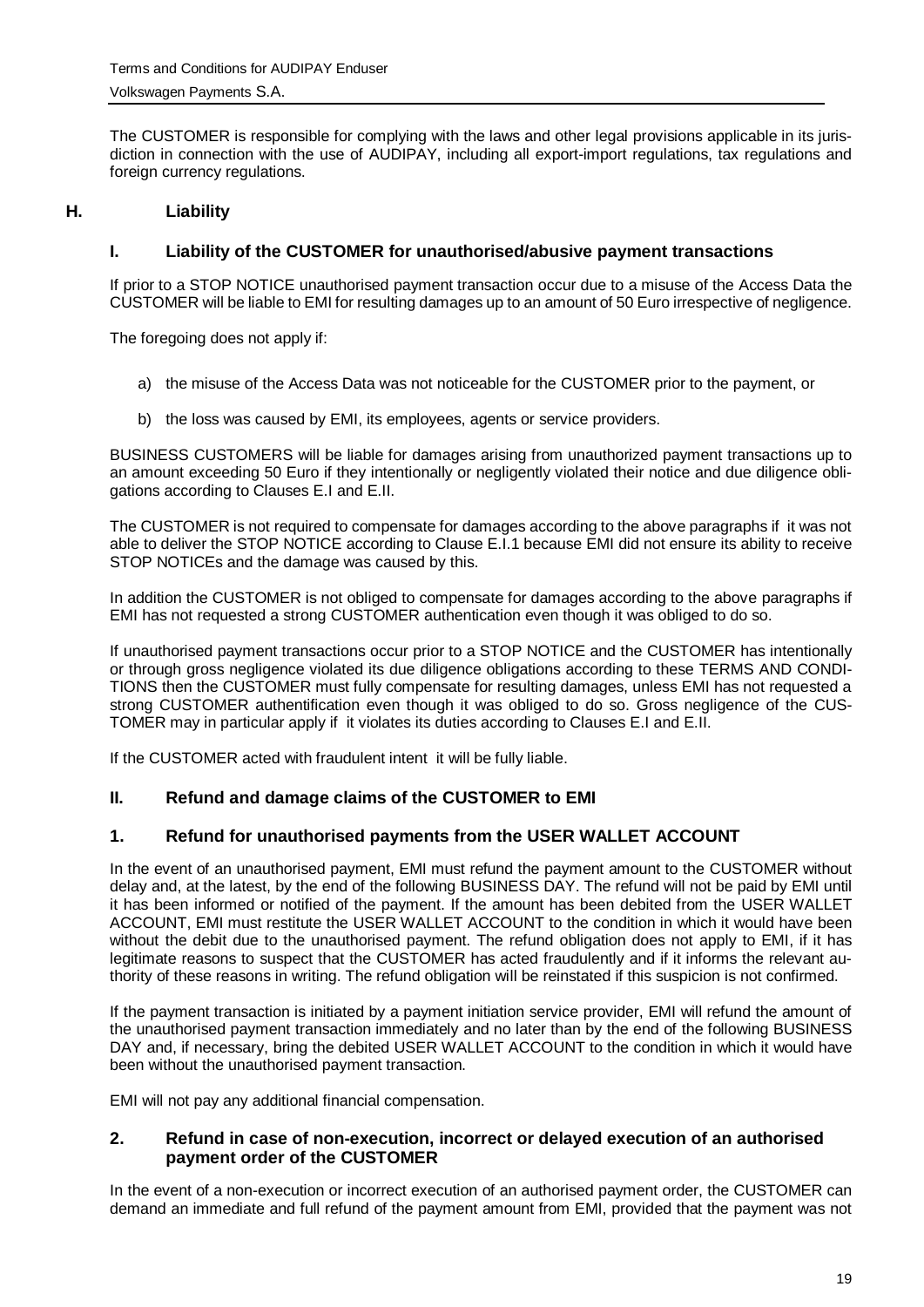executed or was incorrectly executed. If the amount has been debited from the USER WALLET ACCOUNT, EMI will bring the account back to the condition in which it would have been if the debit had not occurred due to the non-execution or incorrect execution of the payment transaction. If fees have been deducted from the payment amount, EMI will transfer the deducted amount immediately to the CUSTOMER.

The CUSTOMER can request the refund of the fees charged to it in connection with the non-execution or incorrect execution of the payment order by EMI or debited to the USER WALLET ACCOUNT.

In the event of an incorrect execution of a payment order, EMI, with the exclusion of a refund, can also initiate measures for corrective action to the extent possible if the payment order contains all the information necessary to take corrective actions in relation to the relevant incorrect execution, particularly in cases where EMI has transferred an amount that is different from the amount specified in the payment order.

If the incorrect execution lies in the fact that the payment is received by the payment service provider of the payee only after the expiry of the execution period ("**DELAY**"), the preceding claims will be excluded. If a loss has occurred to the CUSTOMER due to the DELAY, EMI will be liable towards PRIVATE CUSTOMERS in accordance with Clause H.II.3 and towards BUSINESS CUSTOMERS in accordance with Clause H.II.4. If a payment order is not executed or is incorrectly executed, upon the CUSTOMER's request, EMI will trace the payment order and inform the CUSTOMER of the result.

In the event of a non-execution or incorrect execution of a payment transaction, EMI will, irrespective of any liability, upon request make an effort to retrace the payment transaction and notify the CUSTOMER of the result. The CUSTOMER will not be charged a fee for this purpose.

If the payment order was initiated by the CUSTOMER via a payment initiation service provider, EMI will reimburse the CUSTOMER for the amount of the payment transactions that were not executed or executed incorrectly and update the debited USER WALLET ACCOUNT to reflect the status it had before the relevant incorrect payment transaction was made.

The payment initiation service provider must prove that the payment order was received by EMI and that within its responsibility the payment transaction was authenticated, duly recorded and unharmed by technical failure or any other deficiency within the context of the failed, incorrect or delayed execution of the transaction.

# <span id="page-19-0"></span>**3. Compensation**

In the event of a non-execution or incorrect execution of an authorised payment order or in the case of an unauthorised payment, the CUSTOMER can demand compensation from EMI for damage or loss not already covered by Clauses H.II.1 and H.II.2. This does not apply if EMI is not responsible for the breach of duty. EMI will be liable for the fault of an intermediary as if it was its own, unless it was substantially caused by an intermediary determined by the CUSTOMER. If the CUSTOMER has contributed to the occurrence of a damage or loss as a result of culpable behavior, the principles of contributory negligence shall determine the extent to which EMI and the CUSTOMER must bear the loss or damage.

Liability according to the preceding paragraph is limited to a maximum of EUR 12,500. This limitation does not apply:

- **to unauthorised transfers,**
- **EXECT:** in cases of willful misconduct or gross negligence of EMI,
- for risks which EMI has assumed on an exceptional basis, and
- for interest damages if the CUSTOMER is a Private CUSTOMER.

#### <span id="page-19-1"></span>**4. Claims for damages by BUSINESS CUSTOMERS in the event of non-execution of authorised payment orders, incorrect execution of authorised payment orders or unauthorized payment orders**

By derogation from the compensation and damage claims pursuant to Clauses H.II.1 and H.II.2 BUSINESS CUSTOMERS can claim damages in the event of a non-execution, incorrect or delayed execution of authorised payment orders or unauthorized payment orders only within the limitations of the following provisions: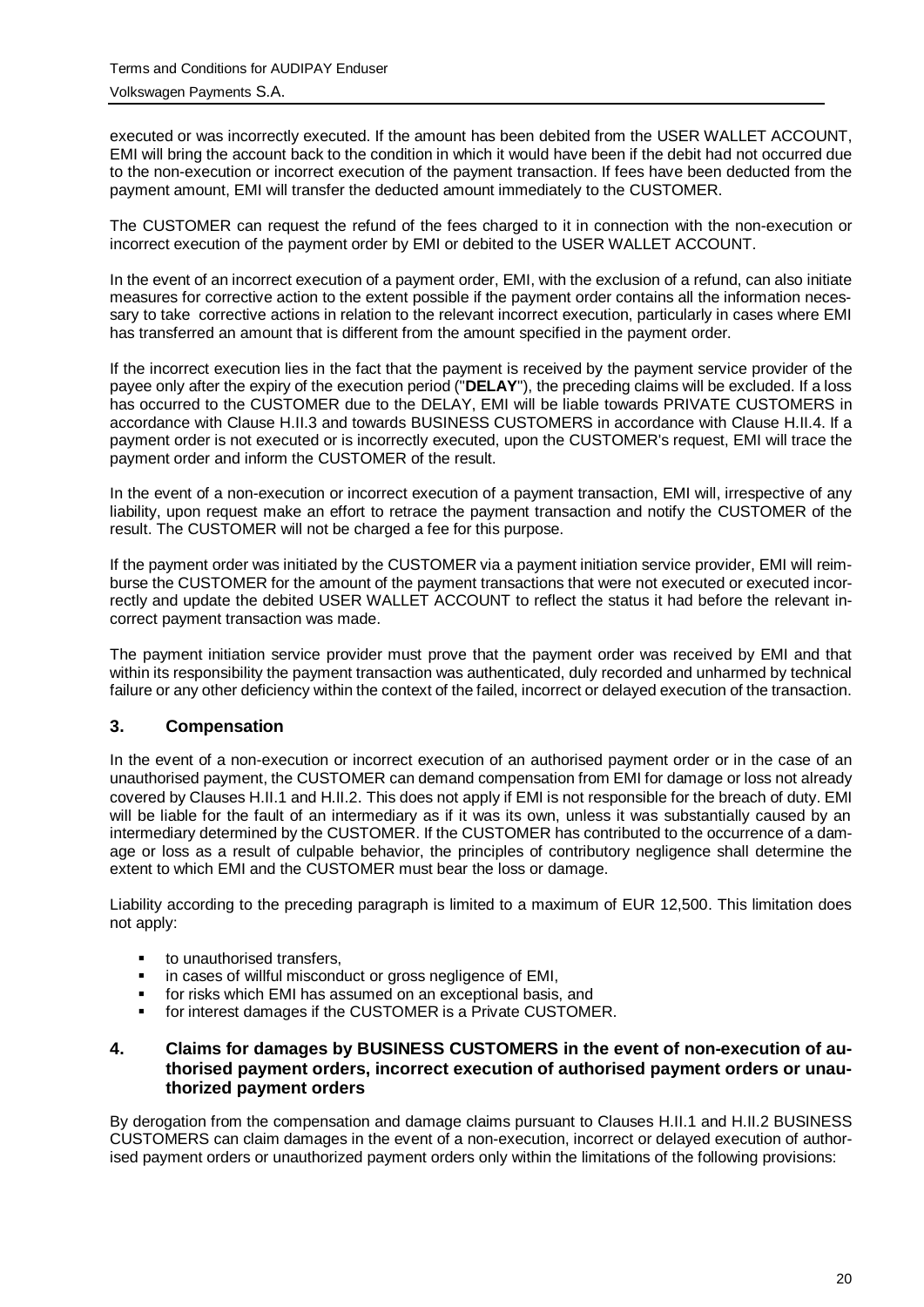- EMI is liable for its own fault. If the CUSTOMER has contributed to the occurrence of damage or loss as a result of negligent behaviour, the principles of contributory negligence will determine the extent to which EMI and the CUSTOMER must bear the loss or damage.
- EMI is not liable for the fault of an intermediary. In such event, the liability of EMI will be limited to the careful selection and instruction of the intermediary (order passed on to a third party). EMI will not be liable for breaches of intermediary bodies engaged by EMI.
- The compensation claim of the CUSTOMER is limited in terms of quantum to the payment amount, plus the fees and interests charged by EMI. To the extent that this relates to the assertion of claims for consequential damages, the claim is limited to a maximum of EUR 12,500 per payment order. These limitations on liability will not apply in cases of wilful intent or gross negligence by EMI or to risks that EMI has specifically assumed.

The CUSTOMER expressly agrees to solely bear the risks that are not covered by the aforementioned compensation claims.

# <span id="page-20-0"></span>**5. Exclusion of liability and objection**

The liability of EMI according to Clauses H.II.1 to H.II.4 is excluded:

- if EMI proves to the CUSTOMER that the payment amount has been received on time and in full by the payee or its payment service provider, or
- so far as the payment order was duly executed in accordance with erroneous CUSTOMER ID indicated by the CUSTOMER. However, in these circumstances, the CUSTOMER can request from EMI that it should endeavour, using appropriate means available to it, to recover the payment amount. If recovering the payment amount is not possible, EMI will, upon written request, provide the CUS-TOMER with any information that it has and that is relevant to the CUSTOMER for the purpose of taking legal action to assert its claim for the refund of the amount. For this recovery, EMI will charge the fee stated in the fee schedule (cf. Clause I).

Claims of the CUSTOMER in accordance with Clauses H.II.1 to H.II.4 and objections of the CUSTOMER against EMI due to non-executed or incorrectly executed payment orders or due to unauthorised payment orders are excluded, if the CUSTOMER does not immediately inform EMI about these upon gaining knowledge of the debit of an unauthorised or incorrectly executed payment order or no later than 13 months after the debit date of an unauthorised or incorrectly executed payment order. This limitation will only commence if EMI has informed the CUSTOMER about the debit entry of the payment order using the communication channel agreed upon for account information, at the latest, within a month after the debit entry. Otherwise, the day upon which EMI informs the CUSTOMER will trigger the start of the limitation period. The CUS-TOMER can assert claims for compensation in accordance with Clause H.II.3 even after the expiry of the above mentioned limitation, provided that it was prevented from complying with the present Clause through no fault of its own. In case of BUSINESS CUSTOMERS, a limitation period of 60 days applies from the debit date of an authorization or incorrectly executed payment order.

Omission of timely objections will be deemed as approval and ratification and the information provided to the CUSTOMER will be deemed to be irrevocably correct so that the CUSTOMER cannot directly or indirectly challenge these transactions.

Claims brought by the CUSTOMER are also excluded if

- the claim relates to an unusual and unforeseeable event, over which EMI has no influence, and the consequences of which could not have been avoided by EMI despite exercising due care, or
- **EMI** was complying with a legal obligation.

#### <span id="page-20-1"></span>**III. Limitations on liability of EMI**

Subject to Clause H.II, EMI excludes all liability in relation to or arising from this AGREEMENT, except for the claims for compensation arising from an intentional or grossly negligent breach of duty

Subject to the above limitations, EMI will not be liable for damages or loss which are caused to the CUS-TOMER due to improper use of the USER INTERFACE, the USER WALLET ACCOUNT or due to incorrect data, data entry, data transmission or data processing.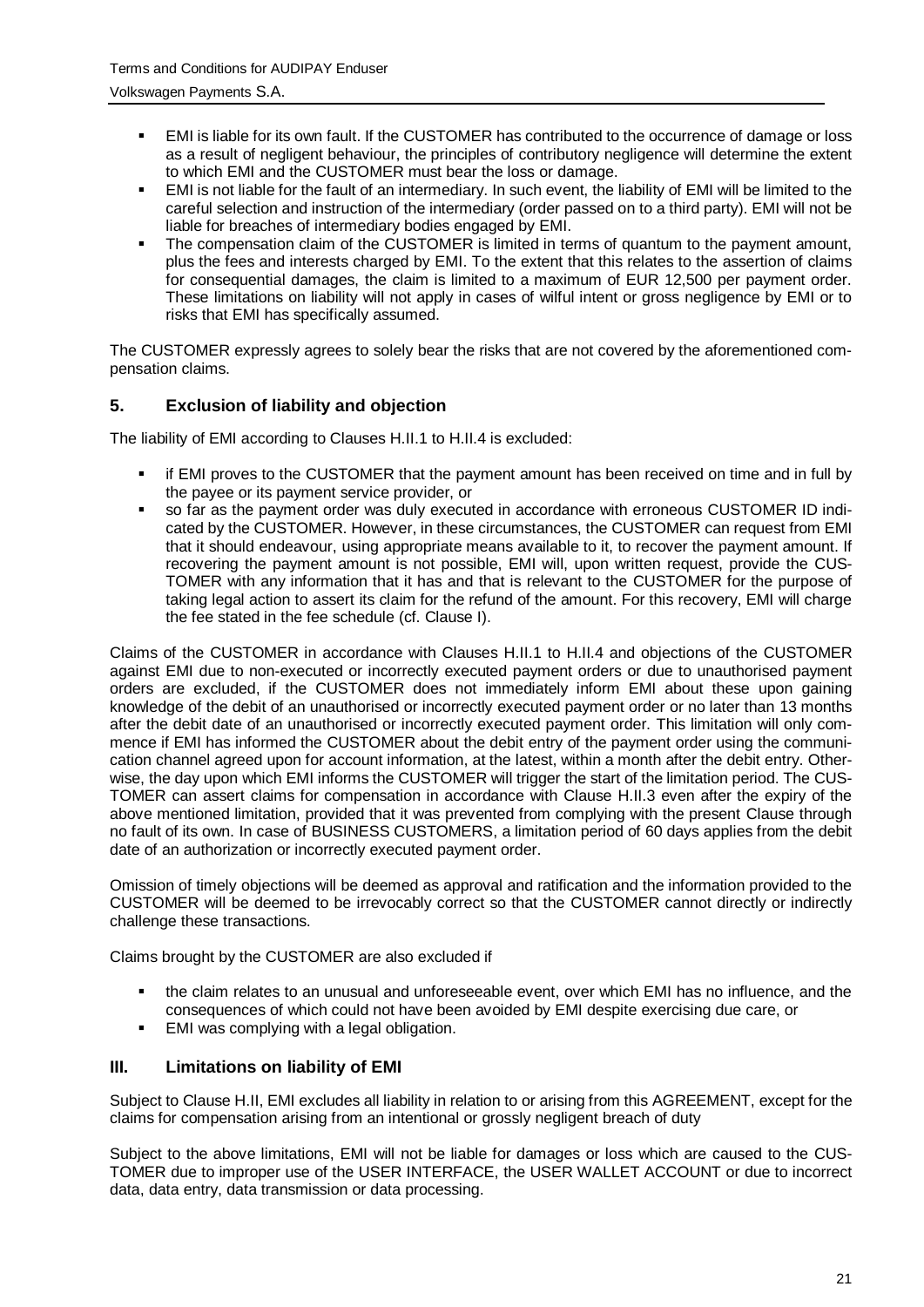<span id="page-21-0"></span>These limitations on liability also apply where payments are initiated by the payment initiation service provid- $_{\mathsf{arc}}$ 

#### **I. Fees**

Fees charged for participation in AUDIPAY are referenced in the current fee schedule. The current fee schedule will be provided to the CUSTOMER upon its registration and subsequently, can be viewed and downloaded at any time via the USER INTERFACE.

The CUSTOMER confirms that it has received the fee schedule and that it agrees with its contents. The CUSTOMER undertakes to consult the fee schedule before each payment order.

The CUSTOMER agrees to pay or refund EMI any taxes, duties and fees which are payable by EMI or for which EMI is held liable, excluding any income taxes or other taxes on EMI's profits, which are associated with the transactions made by EMI as part of its business relationship with the CUSTOMER, regardless of whether these are payable to or any liability is asserted by any authority in Luxembourg or a foreign authority. For the avoidance of doubt, the obligation of the CUSTOMER to pay or refund EMI shall also apply to fees payable by EMI to third party service providers, including providers of alternative Means of Payment.

<span id="page-21-1"></span>The CUSTOMER will authorise EMI to debit the fees and other amounts due to EMI from the USER WALLET ACCOUNT and any Means of Payment.

#### **J. Data protection and consent to the transfer of CUSTOMER data**

#### <span id="page-21-2"></span>**I. Data protection**

EMI will collect, process, store and use a CUSTOMER's personal data solely in accordance with the privacy policy and in accordance with applicable European and national data protection law. Details can be found in the privacy policy attached to these TERMS AND CONDITIONS.

#### <span id="page-21-3"></span>**II. Professional secrecy - consent to the transfer of CUSTOMER data**

The CUSTOMER expressly consents and instructs EMI to transfer or make accessible the personal data concerning the CUSTOMER (including corporate name, registered office, registration number for legal entities and name, address, date and place of birth, nationality, contact details for individuals) as well as personal data concerning its beneficial owners and representatives as well as financial data (including means of payment, USER WALLET ACCOUNT status, payment orders) and usage data to Volkswagen AG, Volkswagen Financial Services Digital Solutions GmbH, Volkswagen Payment Systems GmbH, CRIF Bürgel GmbH, ACI Worldwide (Deutschland) GmbH, Concardis GmbH, as well as to all other recipients mentioned in the privacy policy, located, inter alia, in Germany, and in other states named in the privacy policy. This data will be forwarded and/or made available to the relevant service providers in connection with the services provided through outsourcing service contracts to EMI in order to provide qualitative and efficient services to the CUS-TOMER. The CUSTOMER also consents and instructs EMI to transmit its personal data as well as personal data concerning its beneficial owners and representatives and data regarding the relevant payment transactions to the intended beneficiary of such payment transactions (e.g. ACCEPTANCE POINTS and MARKET-PLACE OPERATORS), including information that an instruction in relation to an intended payment transaction has been rejected. Such data transfers will take place throughout the term of the business relationship between EMI and the CUSTOMER as well as for a period of three years after the end of the business relationship. The CUSTOMER acknowledges that the forwarded data is no longer protected by Luxembourg professional secrecy after being forwarded.

The CUSTOMER hereby expressly consents and instructs EMI to transfer or make accessible to providers of payment methods, including alternative Means of Payment used by CUSTOMERS or GUEST PAYERS with data identifying the CUSTOMER or GUEST PAYER (including corporate name, registered office, registration number for legal entities and name, address, date and place of birth, nationality, contact details for individuals) as well as personal data concerning its beneficial owners and representatives and data on payments upon the request of such providers of payment methods, including of alternative Means of Payment in order to enable them to comply with their legal and regulatory obligations. The CUSTOMER further instructs EMI to transmit such data to any companies involved in the processing of payment transactions instructed by or in favour of the CUSTOMER.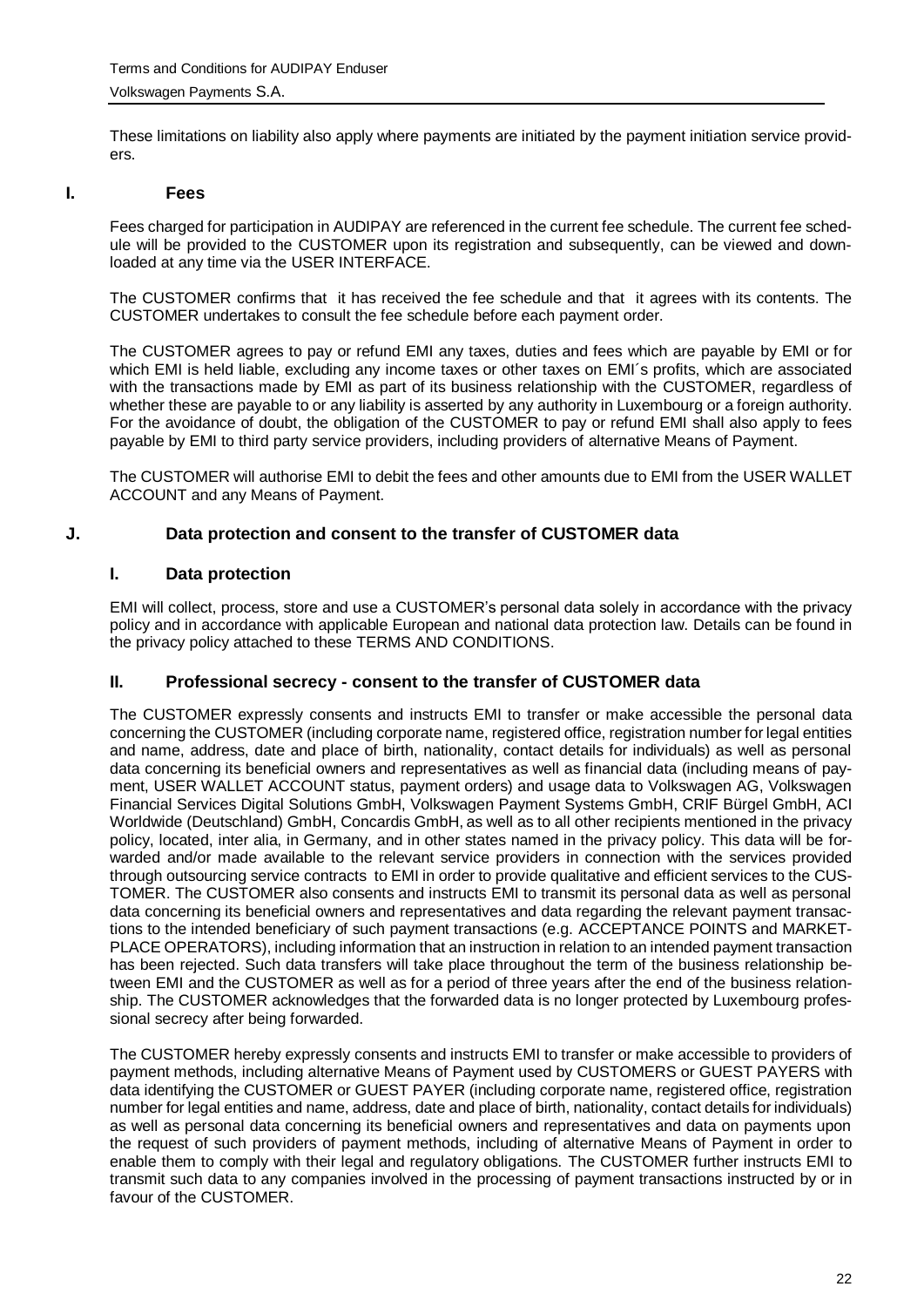# **K. Communication and notifications**

<span id="page-22-0"></span>The CUSTOMER can contact EMI through CUSTOMER care. The contact details are provided at the end of these TERMS AND CONDITIONS.

By registering for AUDIPAY, the CUSTOMER expressly agrees to receive notifications by electronic means. EMI can thus send by email, inter alia, all messages or (legally prescribed) information relating to the services provided by it, amendments to the TERMS AND CONDITIONS, transaction information or other notifications to the email address specified by the CUSTOMER.

The CUSTOMER can demand at any time the transmission of the TERMS AND CONDITIONS and any other legal obligations in hard copy or another data medium.

Announcements and notifications from EMI will be deemed to have been delivered on the same day, so far as EMI or the CUSTOMER do not receive any non-delivery message. This will not apply to notifications of special importance, such as the ones that are unfavourable to the CUSTOMER, for example, termination notices.

All written communications sent to the address last indicated by the CUSTOMER and all communications sent to the email address last indicated by the CUSTOMER shall be considered to have been duly sent to and received by the CUSTOMER. In relation to mail, the date of dispatch is deemed to be the date borne by the relevant document and the date of receipt shall be the third day following the date of dispatch.

The present TERMS AND CONDITIONS and any further pre-contractual information will be provided to the CUSTOMER in the language of this AGREEMENT. The CUSTOMER agrees that all communications between EMI and the CUSTOMER are to be in German, French or English.

EMI will inform the CUSTOMER on the payments made via AUDIPAY after each transaction.

If there is any change to the name or the mailing address or email address important for communication with the CUSTOMER or as regards information about the supervisory authorities or relevant registers during the contractual term, EMI will inform the CUSTOMER about this immediately.

<span id="page-22-1"></span>EMI will inform the CUSTOMER in case of suspected or actual fraud or in the event of a security risk by means of phone or email.

#### **L. Set-off**

EMI is entitled to set off any fees, costs or other amounts owed to EMI against any claims which the CUS-TOMER is entitled to or will be entitled to bring against EMI as part of using AUDIPAY (e.g. payment of the BALANCE).

#### <span id="page-22-2"></span>**M. Right of pledge**

In order to secure all existing, future and conditional claims arising against the CUSTOMER under this AGREEMENT, EMI will acquire a right of pledge on the claims of the CUSTOMER as part of using AUDIPAY (e.g. payment of the BALANCE).

<span id="page-22-3"></span>EMI is entitled to enforce its right of pledge in whole or in part, immediately and without giving notice or deadline.

#### **N. Transfer of rights and obligations**

The CUSTOMER may not assign any claims against EMI under this AGREEMENT and under these TERMS AND CONDITIONS without the prior written consent of EMI. EMI reserves the right to transfer all claims against the CUSTOMER, as well as all rights and obligations under this AGREEMENT to a third party. The CUSTOMER hereby agrees to the transfer of any claims, rights and obligations under this AGREEMENT by EMI.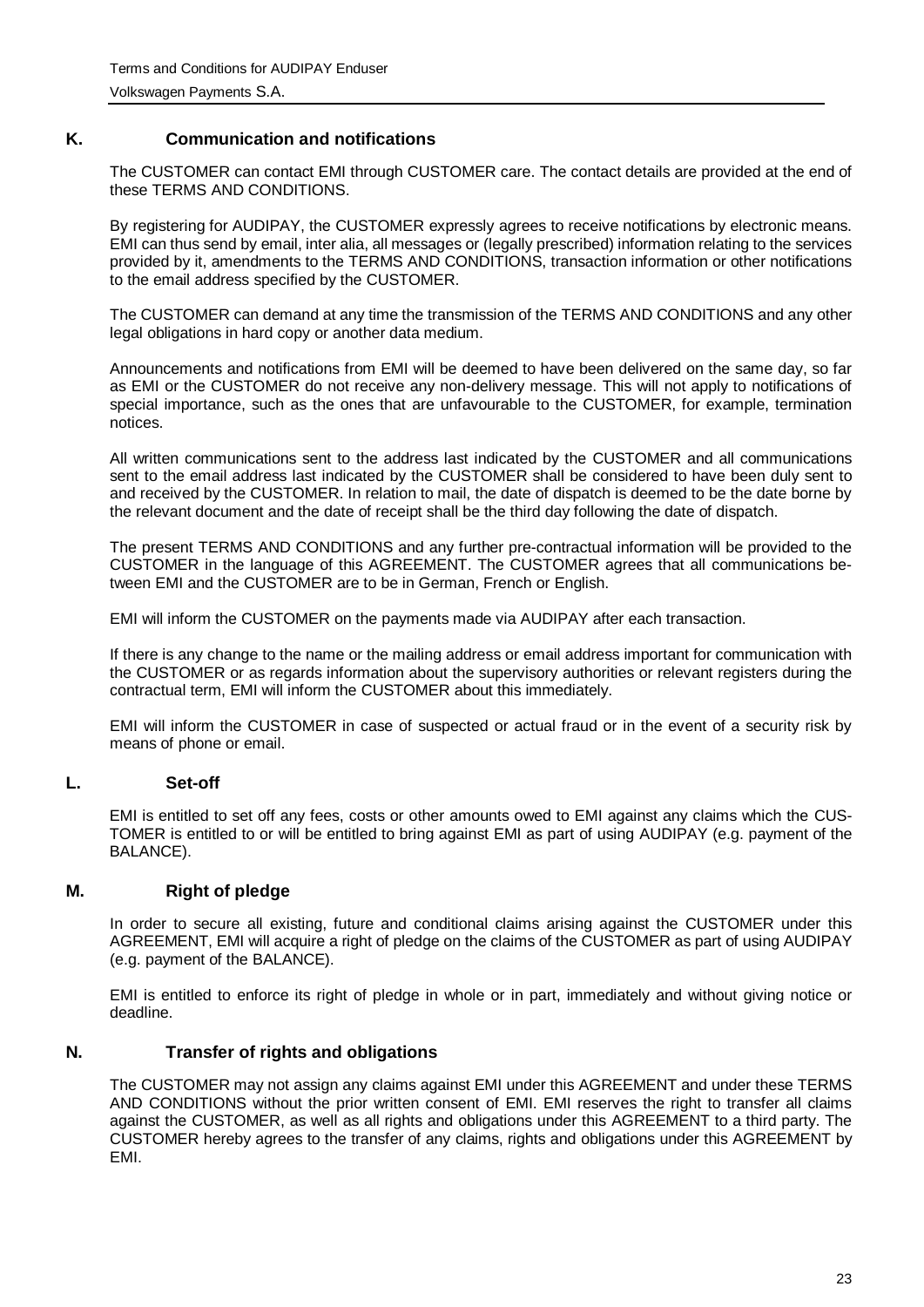# **O. Changes in the TERMS AND CONDITIONS**

<span id="page-23-0"></span>In the event of changes in legal or regulatory provisions or in case law, changes in market practice or market conditions, EMI is entitled to amend the TERMS AND CONDITIONS of AUDIPAY. EMI will inform in writing the CUSTOMER about any amendments in the TERMS AND CONDITIONS at the latest 2 months before such amendment taking effect. Consent to the relevant amendment shall be deemed to have been granted by the CUSTOMER, unless the CUSTOMER notifies its rejection before the proposed effective date of the amendment. If the CUSTOMER objects to the amendment, the CUSTOMER can terminate this AGREEMENT without notice and at no cost. EMI will inform the CUSTOMER of its right to termination of the AGREEMENT and the consequences of remaining silent to any amendment proposal.

# <span id="page-23-1"></span>**P. Severability**

There are no verbal collateral agreements to these TERMS AND CONDITIONS. Should any provision or parts of these TERMS AND CONDITIONS be void, ineffective or unenforceable, the effectiveness of the remaining provisions or parts of these TERMS AND CONDITIONS shall remain unaffected.

# <span id="page-23-2"></span>**Q. Provision of evidence**

Electronic records and documents created by EMI will be considered as accepted evidence and will be sufficient evidence of notifications and instructions of the CUSTOMER, and of the fact that the transactions referred to in such electronic records and documents were carried out in accordance with the instructions of the CUSTOMER.

Electronic records and emails will have the same evidential value as written documents.

By way of derogation from Article 1341 of the Luxembourg Civil Code, the CUSTOMER and EMI agree that EMI may prove its claims by all means (including telephone conversations) permitted in commercial matters, such as witness statements, affidavits, electronic records and any other suitable documents.

# <span id="page-23-3"></span>**R. Complaints and out-of-court complaints resolution**

# <span id="page-23-4"></span>**I. Complaints**

The aim of EMI is to provide all CUSTOMERS with efficient and high-quality services. Consequently, EMI has set up a procedure for CUSTOMERS, who are dissatisfied with the services provided to them and wish to lodge a complaint. The main features of this complaints handling procedure are as follows: the first step is for the CUSTOMER to address its complaint to EMI by phone, email or letter using the contact details indicated at the end of these TERMS AND CONDITIONS. All complaints are received and coordinated centrally by EMI's compliance department for quality assurance purposes. The compliance department ensures the review of the facts and maintains communication with the CUSTOMER and, if necessary, informs the management of EMI of the complaint. If the CUSTOMER is not satisfied with the complaint handling, then as the second step, the CUSTOMER can directly contact EMI's management.

Within fifteen BUSINESS DAYS of receipt of the complaint by EMI, the CUSTOMER will receive a written answer giving details of the facts. In the case of specific circumstances or particular difficulties, the handling of a complaint may exceed fifteen BUSINESS DAYS; in this case, the date of the reply are communicated to the CUSTOMER.

If, after having followed the procedure and steps set out in this Clause R.I, the CUSTOMER is not fully satisfied with EMI´s handling of its complaint, the CUSTOMER can contact the competent supervisory authority as per Clause R.II.

# <span id="page-23-5"></span>**II. Out-of-court complaints resolution**

The Commission de Surveillance du Secteur Financier (CSSF) is competent to receive complaints from CUS-TOMERS of EMI and to act as an intermediary in order to seek an amicable settlement of these official complaints.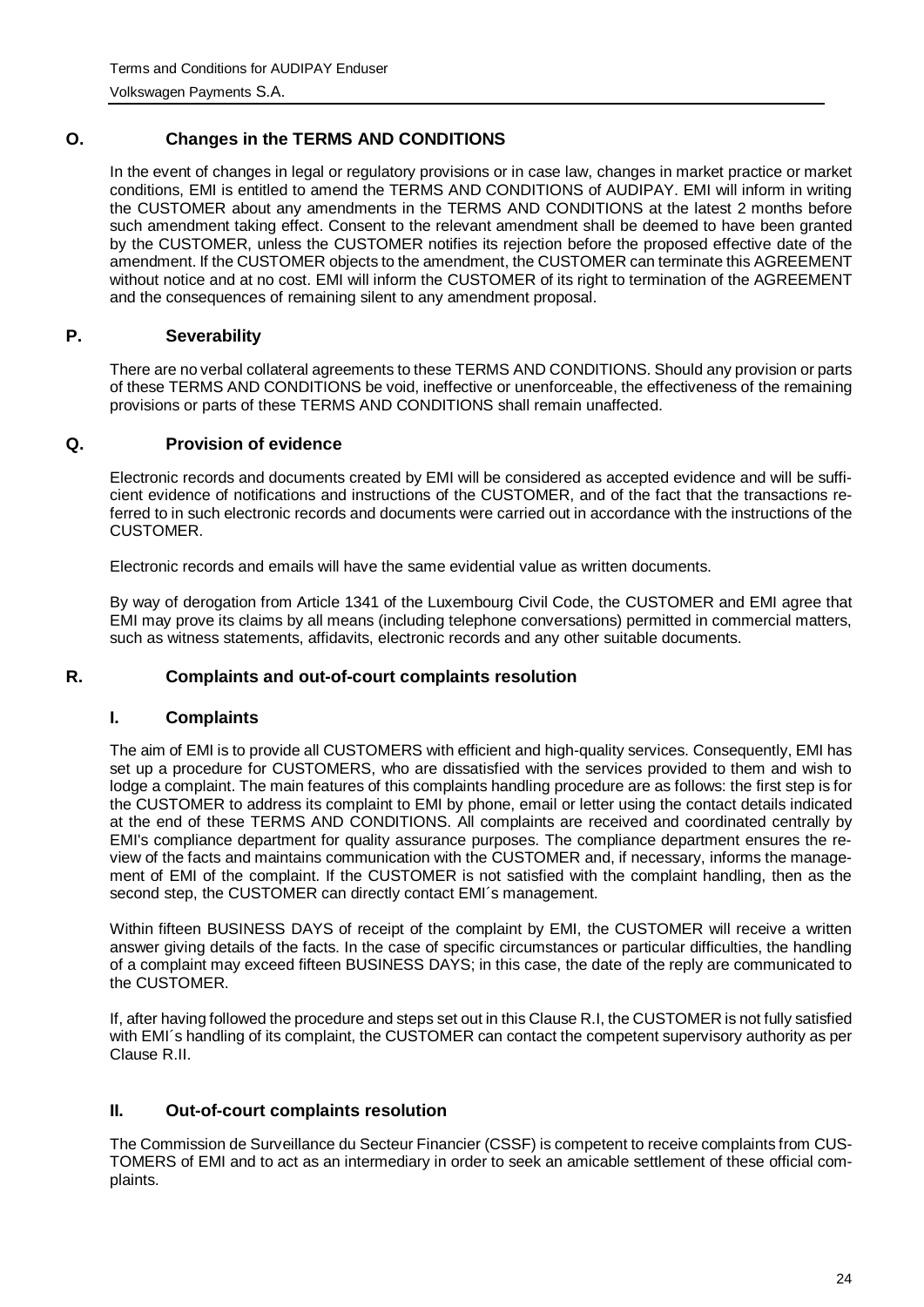The opening of the official complaints procedure is subject to the condition that the procedure and steps set out in Clause R.I. have been completed by the CUSTOMER.

The CUSTOMER can contact the CSSF in respect of its official complaint and apply for the opening of an official complaints procedure:

Commission de Surveillance du Secteur Financier (CSSF) 283, route d'Arlon L-1150 Luxembourg Tel.: +352 26 25 1 1 Fax: +352 26 25 1 2601 Email: reclamation@cssf.lu

The CUSTOMER can find the forms and instructions regarding an application for the official complaints procedure on the CSSF's website [\(http://www.cssf.lu/en/consumer/complaints/\)](http://www.cssf.lu/en/consumer/complaints/). The right to directly contact the courts will remain unaffected by this.

#### <span id="page-24-0"></span>**S. Place of jurisdiction and applicable law**

Notwithstanding Clause R, all legal disputes arising out of or relating to this AGREEMENT will be subject to the exclusive jurisdiction of the courts of Luxembourg City, Grand Duchy of Luxembourg, unless EMI initiates proceedings before the courts of any other state, which are competent under the general jurisdiction rules, in particular under the relevant European regulations or conventions.

The AGREEMENT concluded between EMI and the CUSTOMER pursuant to these TERMS AND CONDI-TIONS shall be governed exclusively by Luxembourg law. This choice of governing law clause shall not deprive CUSTOMERS being consumers of the protection afforded to them by provisions that cannot be derogated from by agreement by virtue of the law which, in the absence of this choice of governing law clause, would have been applicable.

Claims against EMI are subject to a limitation period of three (3) years. The limitation period starts from the date of the act or omission with which EMI is charged. Any claim brought before the court after the last day of the limitation period will be deemed statute-barred. The CUSTOMER's right to have the credited BALANCE paid out, subject to Clause D.III.6, at any time upon request will remain unaffected.

#### **Contact details of EMI**

Further questions can be directed to

Volkswagen Payments S.A. 19-21 route d´Arlon Serenity Building – Bloc D L 8009 Strassen Luxembourg Telephone Support: +49 5361 379 3838 General Email: [support-vwpayments@vwfs.com](mailto:support-vwpayments@vwfs.com) Complaints Email: [ComplaintsVWFSLux@vwfs.com](mailto:ComplaintsVWFSLux@vwfs.com) Trade and Companies Register: B215079 Principal place of business: 19-21, route d´Arlon, L-8009 Strassen, Luxembourg